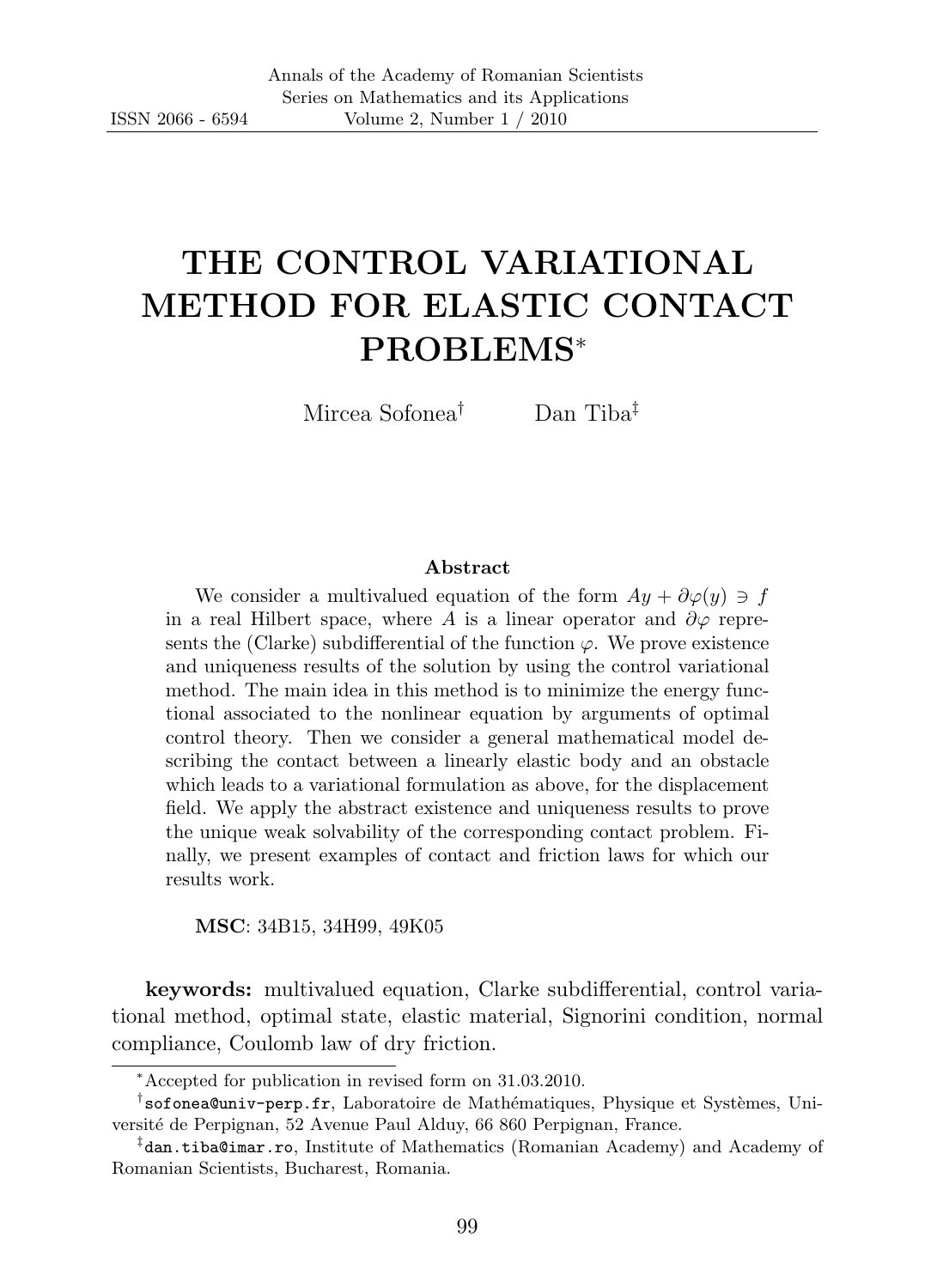#### 1 Introduction

The control variational method was introduced in [1, 18] in the study of differential equations. A comprehensive presentation of this new variational method, together with various examples and applications, may be found in the monograph [10]. Its use in the study of various models which describe the equilibrium of an Euler-Bernoulli beam in contact with an obstacle was presented in [17]. The main new idea in this method is to perform the minimization of the energy of the system via the optimal control theory, which represents an extension of the arguments via the calculus of variations, used in the classical variational method. This new general framework is very flexible and may offer several different solutions for the same problem, as shown in [20]. Moreover, it is relevant both from the theoretical and the numerical point of view. In particular, in many applications, the control variational method replaces the solution of nonlinear differential equations of order four by the solution of linear equations of lower order and, in addition, it provides regularity results, as shown in [10] and the references therein.

Phenomena of contact between deformable bodies abound in industry and everyday life. Contact of braking pads with wheels, tires with roads, pistons with skirts are just a few simple examples. Common industrial processes such as metal forming and metal extrusion involve contact evolutions. Owing to their inherent complexity, contact phenomena lead to mathematical models expressed in terms of strongly nonlinear elliptic or evolutionary equations.

Considerable progress has been achieved recently in modeling, mathematical analysis and numerical simulations of contact processes and, as a result, a general mathematical theory of Contact Mechanics is currently emerging. It is concerned with the mathematical structures which underlie general contact problems with different constitutive laws, i.e. materials, various geometries and different contact conditions. Its aim is to provide a sound, clear and rigorous background to the constructions of models for contact, proving existence, uniqueness and regularity results, assigning precise meaning to solutions, among others. To this end, it operates with various mathematical concepts which include variational and hemivariational inequalities and multivalued inclusions, as well. The variational analysis of contact problems, including existence and uniqueness results, can be found in the monographs [3, 4, 5, 6, 11, 12, 15, 16]. Computational methods for problems in Contact Mechanics can be found in the works [7, 21, 23] and in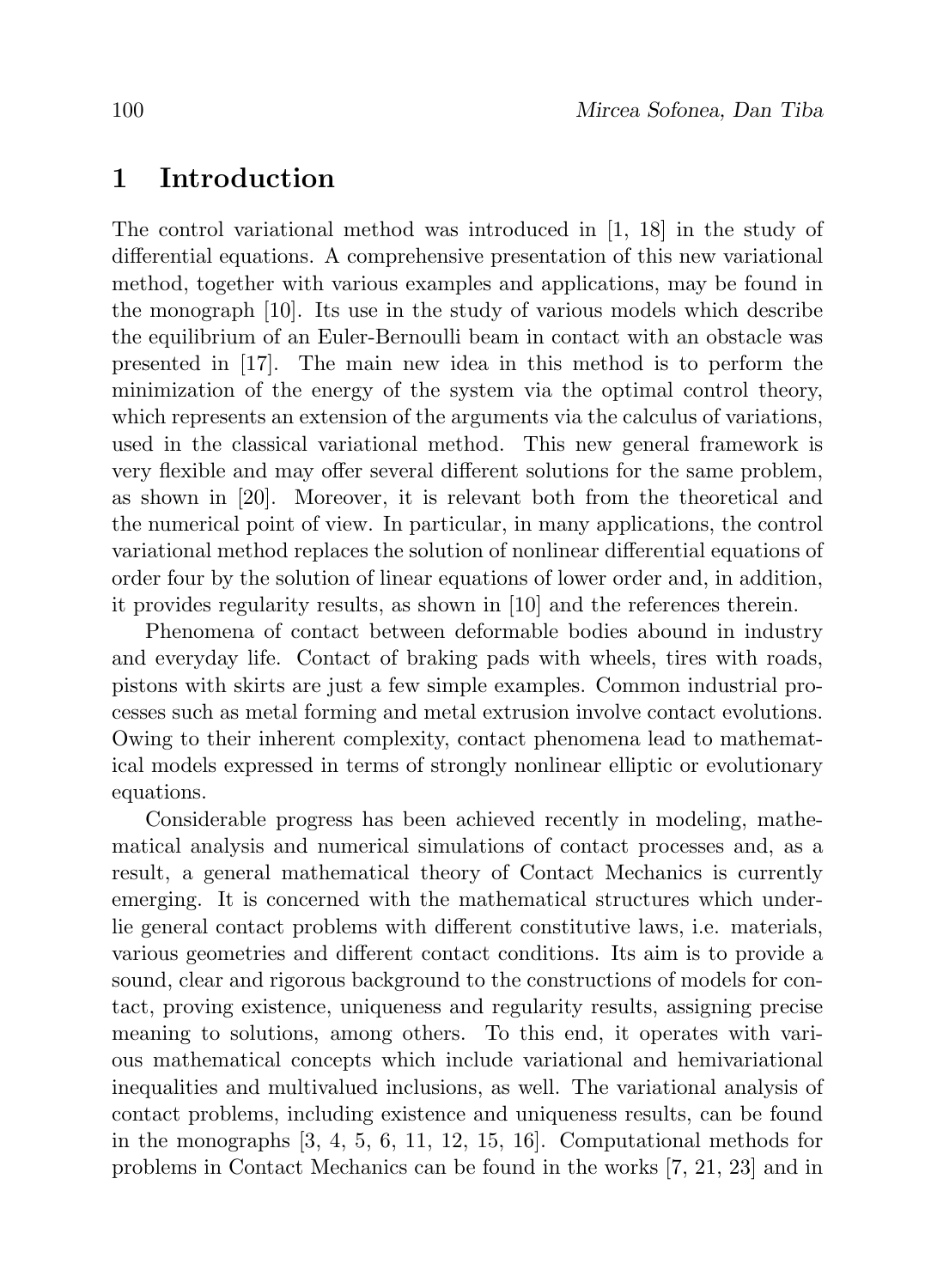the extensive lists of references therein. The state of the art in the field can also be found in the proceedings [8, 13, 22] and in the special issue [14].

The aim of this paper is twofold. The first one is to illustrate the use of the control variational method in the study of nonlinear equations with multivalued operators in a Hilbert space and to obtain existence and uniqueness results of the solution. The second one is to apply these results in the study of mathematical models which describe the frictional or frictionless contact between a linearly elastic body and a foundation. In our examples the contact is either bilateral or is modeled with the Signorini condition or with the normal compliance condition. Friction is modeled with versions of Coulomb's law, including Tresca's law, or with a power-law. In a variational form, the models lead to a nonlinear equation for the displacement field. Thus, we apply the abstract existence and uniqueness results to prove the unique weak solvability of the corresponding contact problems. The abstract results obtained by using of the control variational method and their use in the study of contact problems with linearly elastic materials represent the main trait of novelty of the present paper.

The paper is structured as follows. In Section 2 we present our existence and uniqueness results in the study of nonlinear equations with multivalued operators. In Section 3 we use these results in the study of a general mathematical model which describe the frictional contact of a linearly elastic body with an obstacle. Then, we present examples of contact and friction laws for which our results work.

### 2 Abstract existence and uniqueness results

In this section we apply the control variational method in the study of multivalued equations in abstract Hilbert spaces. We denote by  $V$  and  $H$  two real Hilbert spaces with norms  $\|\cdot\|_V$  and  $\|\cdot\|_H$ , respectively. The dual space of V is denoted by  $V^*, \langle \cdot, \cdot \rangle_{V^* \times V}$  will represent the duality pairing of between  $V^*$  and  $V$  and notation  $2^{V^*}$  will be used to denote the set of parts of  $V^*$ . Moreover, everywhere in this section we assume that  $V \subset H \subset V^*$ with compact and dense embeddings.

Let  $A: V \to V^*$  be a linear operator and  $\varphi: V \to \mathbb{R}$  be a locally Lipschitz function. We recall that the generalized directional derivative of  $\varphi$  at  $x \in X$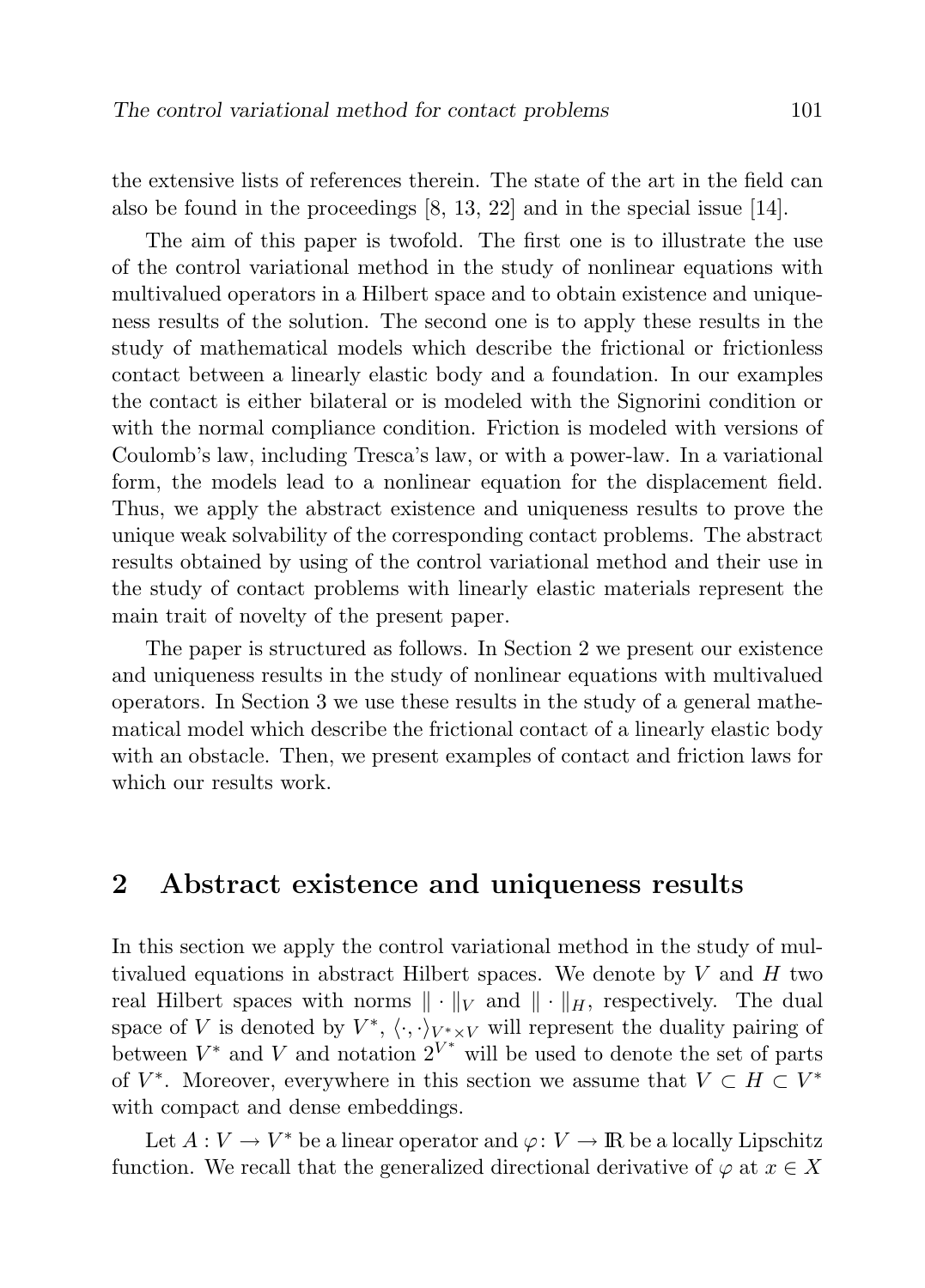in the direction  $v \in V$ , denoted  $\varphi^0(x; v)$ , is defined by

$$
\varphi^{0}(x; v) = \limsup_{y \to x, \ \lambda \downarrow 0} \frac{\varphi(y + \lambda v) - \varphi(y)}{\lambda}, \tag{1}
$$

see [2] for details. Also, the generalized gradient of  $\varphi$  at x, denoted  $\partial \varphi(x)$ , is a subset of a dual space  $V^*$  given by

$$
\partial \varphi(x) = \{ \zeta \in V^* \mid \varphi^0(x; v) \ge \langle \zeta, v \rangle_{V^* \times V} \text{ for all } v \in X \},\tag{2}
$$

and the application  $\partial \varphi : V \to 2^{V^*}$  is called the Clarke subdifferential of  $\varphi$ . We start with the study of the nonlinear stationary equation

$$
Ay + \partial \varphi(y) \ni f \tag{3}
$$

where  $\partial \varphi$  is the Clarke subdifferential of  $\varphi$  and  $f \in V^*$ . To this end we assume that

A is a linear continuous symmetric and coercive operator i.e. (4) there exists  $m > 0$  such that  $\langle Ax, x \rangle_{V^* \times V} \ge m||x||_V^2 \quad \forall x \in V$ .

There exists  $c_1 > 0$ ,  $\alpha \in (0, 2)$ ,  $\beta \in \mathbb{R}$  and  $c_2 > 0$  such that (5)  $\varphi(x) \geq -c_1 \|x\|_V^{\alpha} + \beta \quad \forall x \in V$  which satisfies  $\|x\|_V \geq c_2 > 0$ .

 $\varphi: V \to R$  is lower semicontinuous in the topology of H. (6)

Note that the assumptions on  $\varphi$  are very general and a large number of hemivariational inequalities can be cast on the form (3), see for instance [9, 12] and the references therein. Moreover, using (13) it is easy to see that if  $\varphi$  is a convex function, then the multivalued equation (3) is equivalent to the elliptic variational inequality

$$
\langle Ay, v - y \rangle_{V^* \times V} + \varphi(v) - \varphi(y) \ge \langle f, v - y \rangle_{V^* \times V} \quad \forall v \in V. \tag{7}
$$

Note also that the operator A may be nonlinear as well, of monotone type, as the p-Laplacian, for instance. Nevertheless, in this paper we restrict ourselves to the case of linear operators, as stated in (4). Finally, note that it is possible to take  $\alpha = 2$  in the subquadratic descent hypothesis (5), if the constant  $c_1 > 0$  is dominated by the coercivity constant of A, that is if  $m > c_1$ .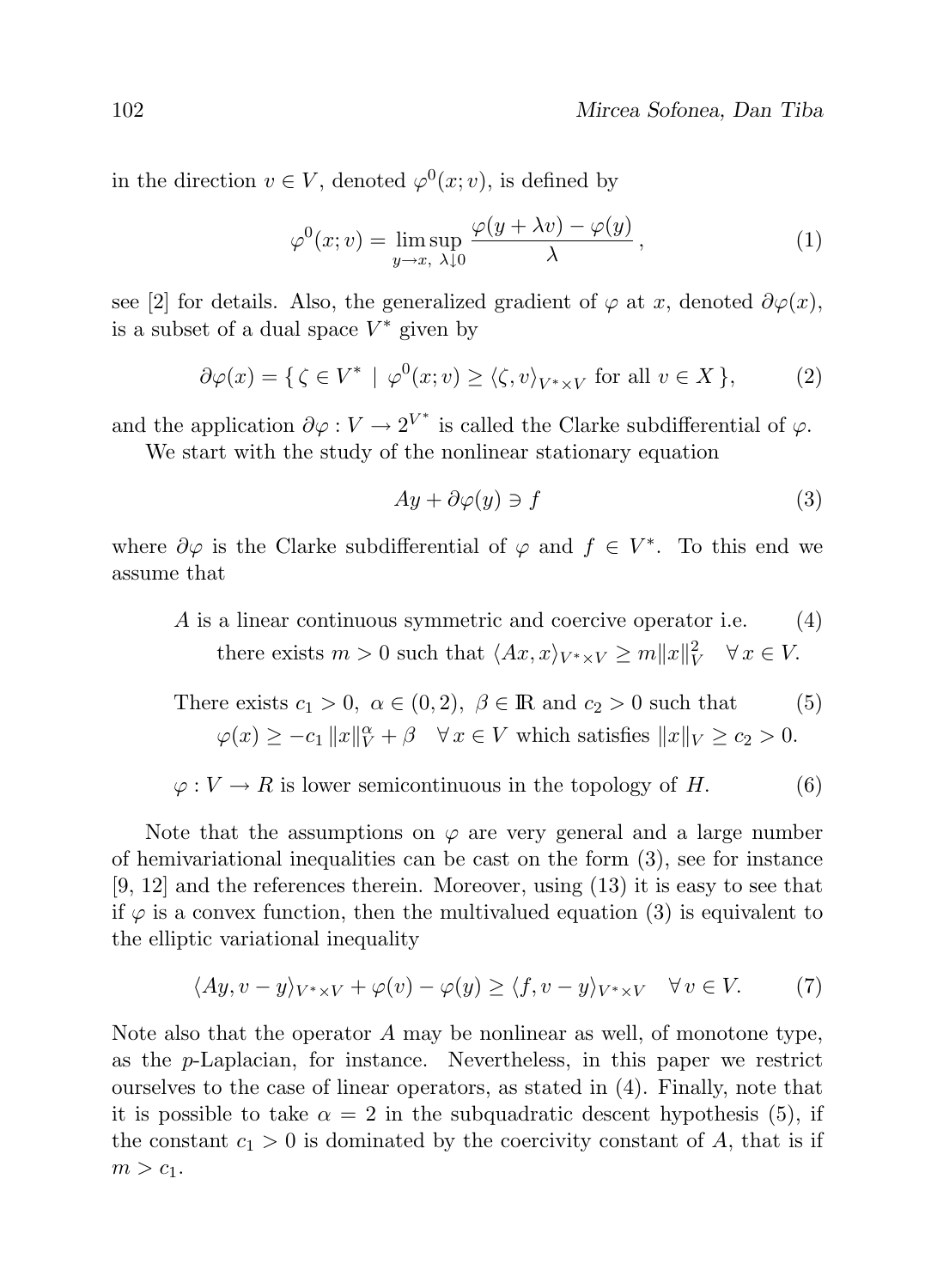Denote by  $g \in V$  the unique solution of  $Ag = f$ , guaranteed by (4). The control variational method in the study of (3) associates to this nonlinear equation the following optimal control problem:

$$
\min_{y \in V} \left\{ \langle u, y \rangle_{V^* \times V} - 3 \langle u, g \rangle_{V^* \times V} + 2 \varphi(y) \right\},\tag{8}
$$

$$
Ay = u - f.\tag{9}
$$

Note that problem  $(8)$ – $(9)$  "decouples" in the cost  $(8)$  the nonlinear part from equation  $(3)$  and it provides the solution of  $(3)$  in a constructive simple way. Moreover, no constraints are imposed in solving problem  $(8)-(9)$ . In fact, in order to solve this problem, we need only the inverse of the operator A. In practice, the solution of the control problem can be obtained by using an iterative gradient method.

The connection between the optimal control problem  $(8)$ – $(9)$  and the nonlinear equation (3) is given by the following result.

**Theorem 1.** Assume that  $(4)$ – $(6)$  hold. Then problem  $(8)$ – $(9)$  has at least one optimal pair  $[y^*, u^*] \in V \times V^*$  and  $y^*$  is a solution of (3). Moreover, if the solution of  $(3)$  is unique, then there exists a unique optimal pair which solves  $(8)–(9)$ .

**Proof.** We use (9) and substitute  $u = Ay + f$  in (8). Then, the optimal control problem becomes

$$
\min_{y \in V} \left\{ \langle Ay, y \rangle_{V^* \times V} + \langle f, y \rangle_{V^* \times V} - 3 \langle Ay, g \rangle_{V^* \times V} - 3 \langle f, g \rangle_{V^* \times V} + 2 \varphi(y) \right\}.
$$
\n(10)

We use assumptions  $(4)$ – $(6)$  to see that any minimizing sequence for the functional in  $(10)$  is relatively compact in H and weakly convergent in V. By the lower semicontinuity in H of  $\varphi$ , this implies that (10) has at least one solution  $y^* \in V$ . Next, the optimal control is obtained by using (9), i.e.  $u^* = Ay^* + f$ . We conclude from above that  $(8)$ – $(9)$  has at least one optimal pair  $[y^*, u^*]$ . We also note that, since  $\varphi$  is not assumed to be a convex function, the control problem  $(8)$ – $(9)$  could have more than one optimal pair.

Consider now admissible variations around  $[y^*, u^*]$  of the form  $[y^* +$  $\lambda \xi, u^* + \lambda \omega$  where  $\lambda \in \mathbb{R}_+$  and  $[\xi, \omega] \in V \times V^*$  satisfies

$$
A\xi = \omega. \tag{11}
$$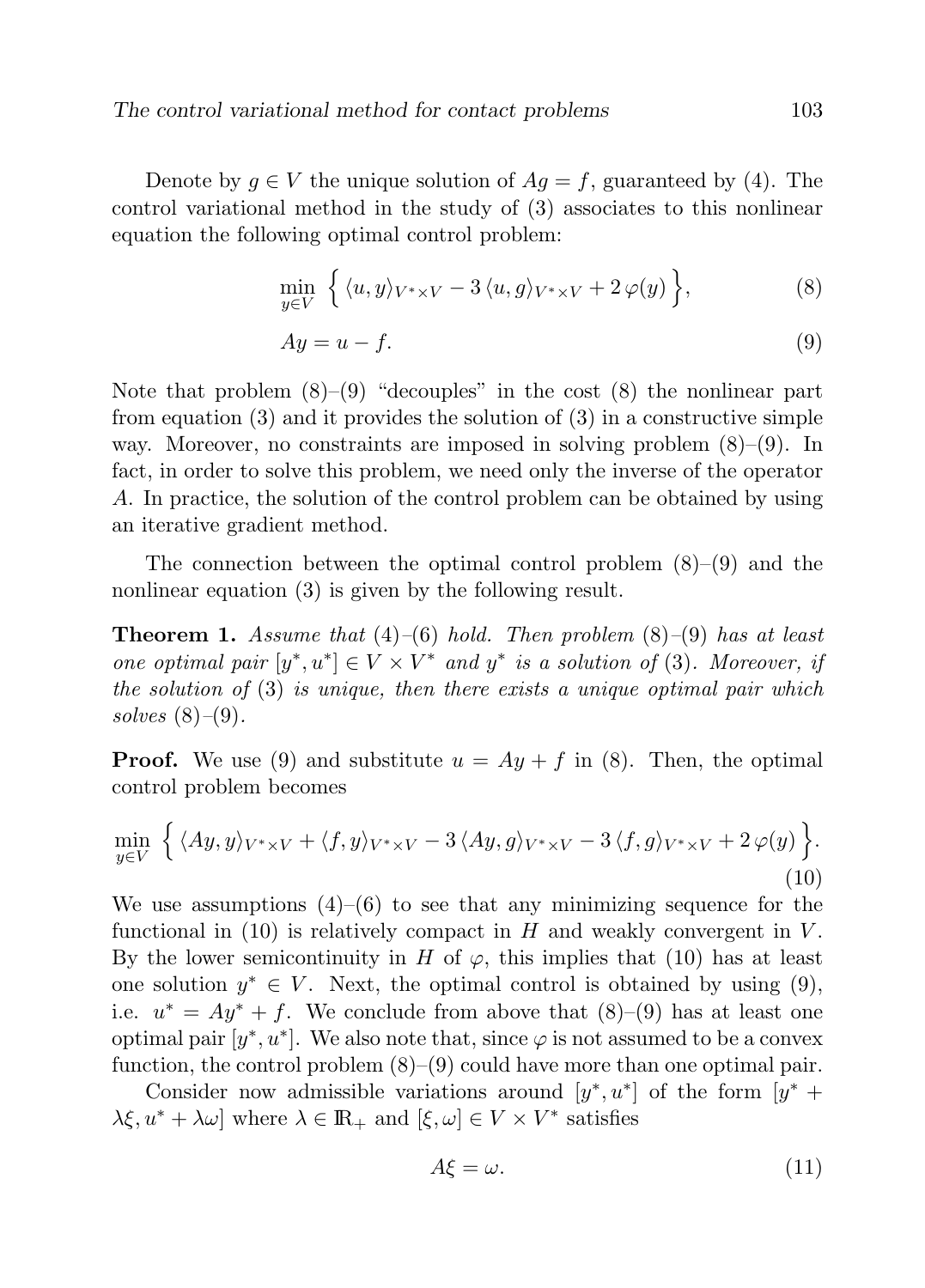We obtain

$$
\langle u^*, y^* \rangle_{V^* \times V} - 3 \langle u^*, g \rangle_{V^* \times V} + 2 \varphi(y^*)
$$
  
\$\leq \langle u^\* + \lambda \omega, y^\* + \lambda \xi \rangle\_{V^\* \times V} - 3 \langle u^\* + \lambda \omega, g \rangle\_{V^\* \times V} + 2 \varphi(y^\* + \lambda \xi).

We divide this inequality by  $\lambda > 0$  and take the limit as  $\lambda \to 0$  to find that

$$
0 \le \langle \omega, y^* \rangle_{V^* \times V} + \langle u^*, \xi \rangle_{V^* \times V} - 3 \langle \omega, g \rangle_{V^* \times V} + 2 \varphi^0(y^*; \xi)
$$

where the symbol  $\varphi^0$  denotes the generalized directional derivative, see (1). We use now (9) and (11) to infer

$$
0 \le \langle A\xi, y^* \rangle_{V^* \times V} + \langle Ay^* + f, \xi \rangle_{V^* \times V} - 3 \langle A\xi, g \rangle_{V^* \times V} + 2 \varphi^0(y^*; \xi).
$$

As  $\xi$  represents an arbitrary element in V and A is symmetric, the definition of  $g \in V^*$  and the definition (2) of the Clarke subdifferential shows that  $y^* \in V$  is a solution of (3). This concludes the existence part. The uniqueness part is obvious and is guaranteed by the unique solvability of the equation  $(3).$ 

We turn now to the convex case and, to this end, we assume that

$$
\varphi: V \to (-\infty, +\infty] \text{ is a convex, proper,}
$$
\n(12)  
\nlower semicontinuous function.

We still use the notation  $\partial \varphi$  for the subdifferential mapping defined in convex analysis, i.e.

$$
\partial \varphi(x) = \{ \zeta \in V^* \mid \varphi(v) - \varphi(x) \ge \langle \zeta, v - x \rangle_{V^* \times V} \text{ for all } v \in X \}. \tag{13}
$$

for all  $x \in V$ . We replace assumptions (5) and (6) by assumption (12) to obtain the following result.

**Theorem 2.** Assume that  $(4)$  and  $(12)$  hold. Then, both the nonlinear equation (3) and the optimal control problem  $(8)$ – $(9)$  have a unique solution. Moreover,  $y^* \in V$  is the solution of (3) if and only if  $[y^*, Ay^* + f]$  is the optimal pair of  $(8)$ – $(9)$ .

**Proof.** It follows from (12) that  $\varphi$  is bounded by below by an affine mapping. Then, using arguments of monotonicity and the lower semicontinuity of  $\varphi$  it is easy to see that the nonlinear equation (3) has a unique solution.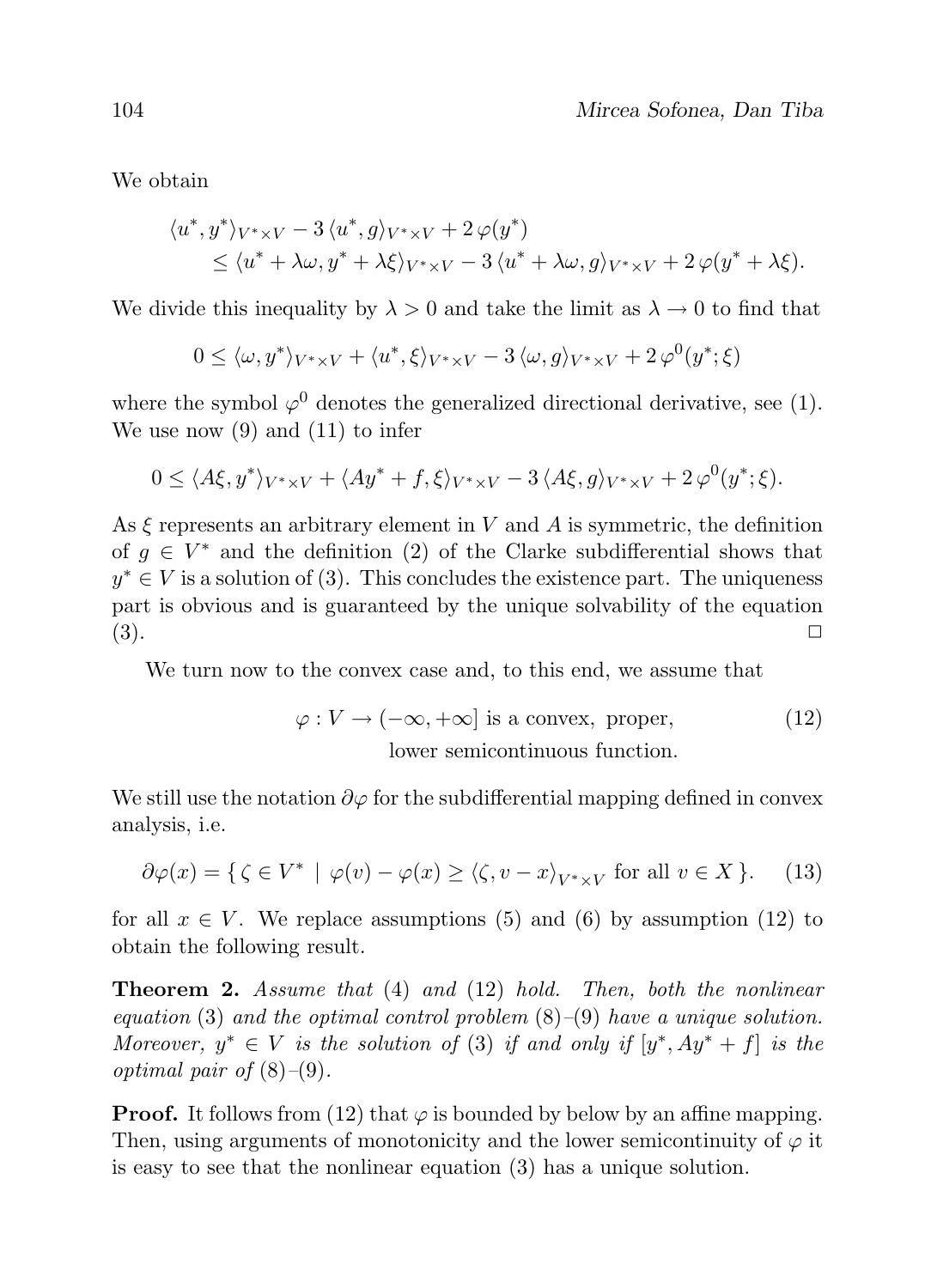We turn now to the equivalence part. We note that one implication is proved by arguments similar to those used in the proof of Theorem 1. Therefore, we have to prove just the converse implication. Thus, we assume in what follows that  $y^*$  is the unique solution of (3). Then, there exists  $\zeta^* \in \partial \varphi(y^*)$  such that  $Ay^* + \zeta^* = f$ , i.e.

$$
\zeta^* - Ag + Ay^* = 0_{V^*} \tag{14}
$$

We take in (14) the inner product with 2 $\xi$ , where the pair  $[\xi, \omega] \in V \times V^*$ satisfies (11) and, as a result, we obtain

$$
0 = 2 \langle \zeta^*, \xi \rangle_{V^* \times V} - 2 \langle Ag, \xi \rangle_{V^* \times V} + 2 \langle Ay^*, \xi \rangle_{V^* \times V}
$$
  
=  $2 \langle \zeta^*, \xi \rangle_{V^* \times V} - 2 \langle \omega, g \rangle_{V^* \times V} + \langle y^*, \omega \rangle_{V^* \times V}$   
+  $\langle u^*, \xi \rangle_{V^* \times V} - \langle f, \xi \rangle_{V^* \times V}.$  (15)

Consider another admissible pair  $[y, u] \in V \times V^*$  for the optimal control problem (8)–(9). Note that  $\xi = y^* - y$ ,  $\omega = u^* - u$  satisfy (11) and, therefore, the pair  $[\xi, \omega]$  may be used as test element in (15). Since  $\varphi$  is convex, (15) and (13) yield

$$
0 = \langle u^*, y^* - y \rangle_{V^* \times V} + \langle u^* - u, y^* \rangle_{V^* \times V} - 3 \langle u^* - u, g \rangle_{V^* \times V} \quad (16)
$$
  
+2 \langle \zeta^\*, y^\* - y \rangle\_{V^\* \times V} \ge \langle u^\*, y^\* - y \rangle\_{V^\* \times V} + \langle u^\* - u, y^\* \rangle\_{V^\* \times V}   
-3 \langle u^\* - u, g \rangle\_{V^\* \times V} + 2 \varphi(y^\*) - 2 \varphi(y).

Note also that

$$
\langle u^*, y \rangle_{V^* \times V} + \langle u, y^* \rangle_{V^* \times V} - \langle u^*, y^* \rangle_{V^* \times V} - \langle u, y \rangle_{V^* \times V}
$$
\n
$$
= \langle u^* - u, y - y^* \rangle_{V^* \times V} = -\langle \omega, \xi \rangle_{V^* \times V} = -\langle A\xi, \xi \rangle_{V^* \times V} \le 0.
$$
\n(17)

Combining (16) and (17) we infer that  $[y^*, Ay^* + f]$  is the optimal pair of  $(8)$ – $(9)$ , which concludes the proof.  $\Box$ 

Note that Theorem 1 and Theorem 2 provide, implicitly, existence and uniqueness results for the nonlinear multivalued equation (3), comparable with other similar results from the literature, see for instance [9], [10] and the references therein. Moreover, note that the results in Theorem 2 still hold in the case when  $\varphi$  represents the indicator function of a nonempty, closed, convex subset  $K \subset X$ . In this case, the control problem includes implicitly the constraint  $y \in K$ .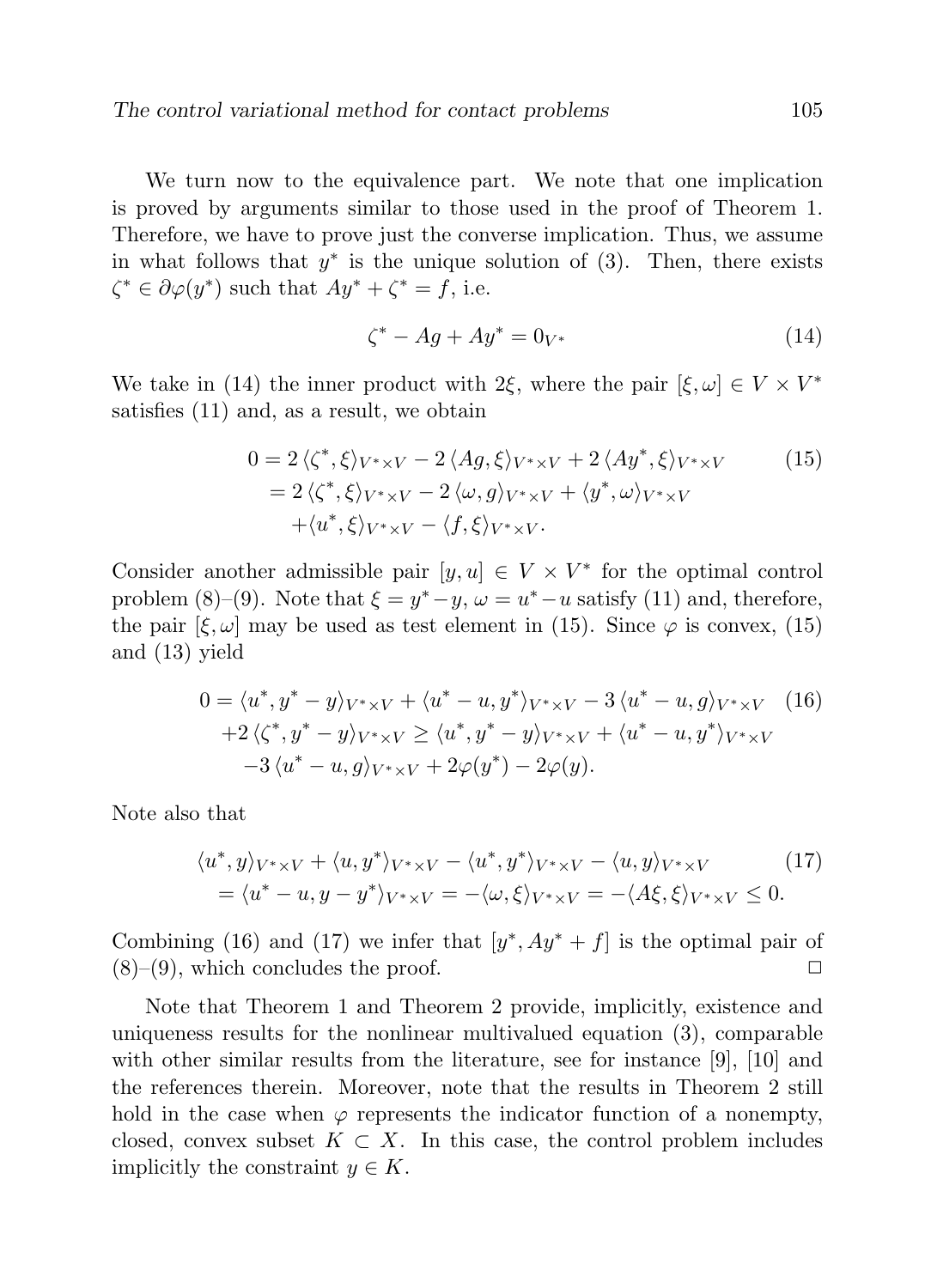We provide now some comments on the control variational method described in Theorem 1. First, note that minimization of the cost functional (8) subject to (9) is equivalent with the minimization of the usual energy associated to (3), as the following computation shows :

$$
\langle u, y \rangle_{V^* \times V} - 3 \langle u, g \rangle_{V^* \times V} + 2\varphi(y)
$$
  
=  $\langle Ay + f, y \rangle_{V^* \times V} - 3 \langle Ay + f, g \rangle_{V^* \times V} + 2\varphi(y)$   
=  $\langle Ay, y \rangle_{V^* \times V} + \langle f, y \rangle_{V^* \times V} - 3 \langle y, Ag \rangle_{V \times V^*} - 3 \langle f, g \rangle_{V^* \times V} + 2\varphi(y)$   
=  $\langle Ay, y \rangle_{V^* \times V} + 2\varphi(y) - 2 \langle y, f \rangle_{V^* \times V} - 3 \langle f, g \rangle_{V^* \times V}.$ 

Note that the last term in the formula above has no importance, since it is a constant. Nevertheless, the advantage of problem  $(8)-(9)$  with respect to the classical variational method is that (9) involves just the "good" operator A. Also, the optimal control approach described above has the advantage that it may put into evidence new properties of the solution, see [10, Ch VI] for examples and details. It is flexible and offers a large variety of choices. For this reason, performant numerical algorithms are expected to be associated with the control variational method presented above.

We consider now a version of (3) of the form

$$
A_1y + A_2y + \partial\varphi(y) \ni f \tag{18}
$$

where  $\partial \varphi$  represents the Clarke subdifferential of the locally Lipschitz function  $\varphi: V \to \mathbb{R}, f \in V^*$ , and  $A = A_1 + A_2$  is a decomposition of the operator A such that

$$
A_1: V \to V^* \text{ is a linear continuous symmetric}
$$
 and coercive operator. (19)

$$
A_2: V \to V^*
$$
 is a linear bounded and symmetric operator. (20)

Note that, without additional assumptions on  $A_2$ , the sum  $A_1 + A_2$  may not be coercive. Also, note that it is not possible to include  $A_2$  in the subdifferential operator  $\partial \varphi$  since the term  $\langle A_2y, y \rangle_{V^* \times V}$  may have a quadratic decrease, and this would violate condition (5). Therefore, we conclude from above that the existence and uniqueness result in Theorem 1 cannot be used to solve the nonlinear multivalued equation (18). For this reason, we solve (18) by using a different method that we describe in what follows.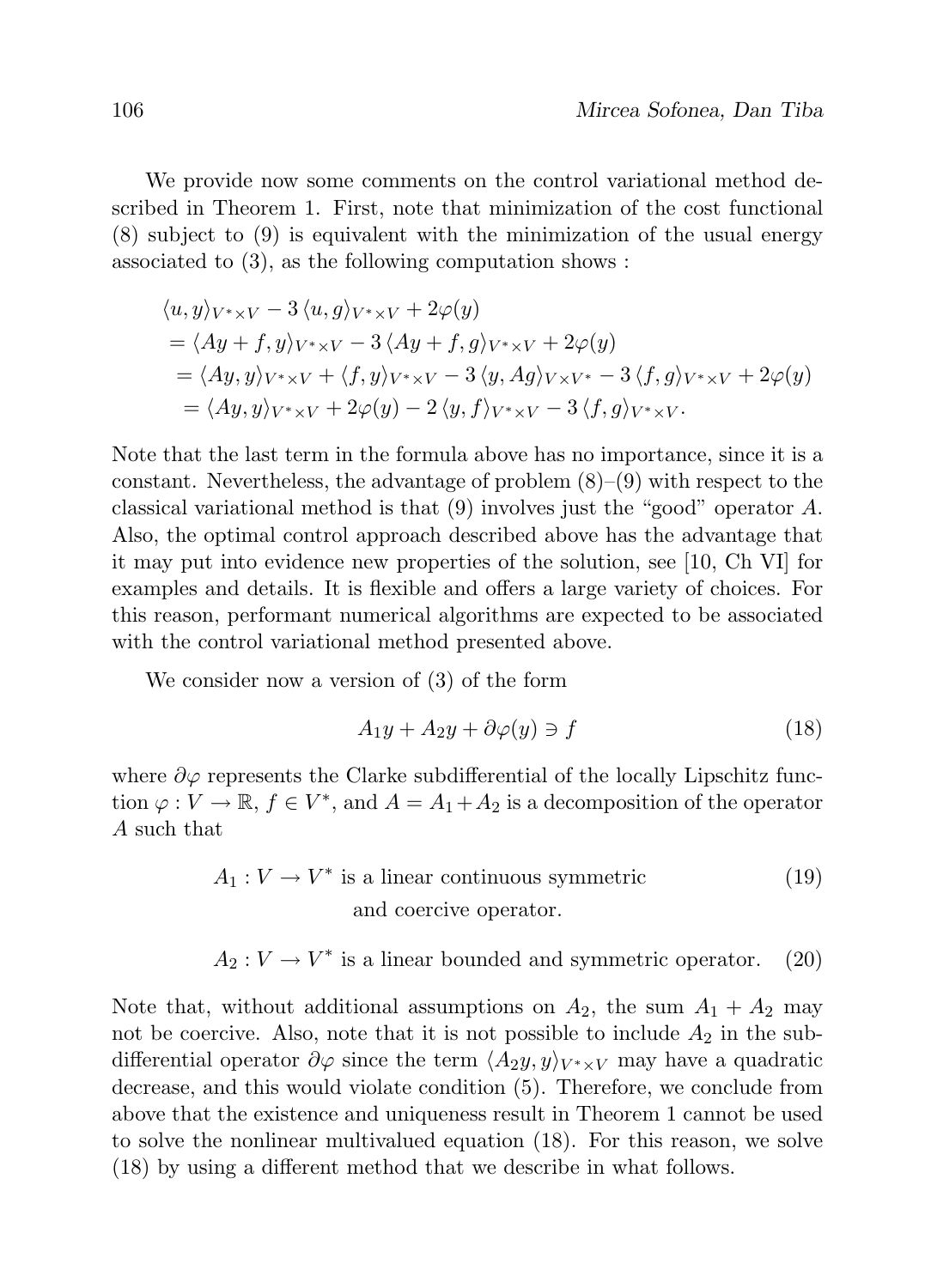First, we consider a real Hilbert space of controls  $U$  with dual  $U^*$  and, as usual, we denote by  $\langle \cdot, \cdot \rangle_{U^* \times U}$  the duality pairing between  $U^*$  and U. Assume that

$$
G: V \to U^* \text{ is a linear continuous operator}, \tag{21}
$$

and denote by  $G^*: U \to V^*$  its adjoint operator. Let  $u \in U$  be the control parameter and let  $g_1$  denote the unique solution of the linear equation  $A_1g_1 =$ f, guaranteed by  $(19)$ . We associate to  $(18)$  the following optimal control problem:

$$
\min_{u \in U} \left\{ \langle u, Gy \rangle_{U \times U^*} - 3 \langle u, Gg_1 \rangle_{U \times U^*} + \langle A_2 y, y \rangle_{V^* \times V} + 2 \varphi(y) \right\}, \quad (22)
$$

$$
\langle A_1 y, v \rangle_{V^* \times V} = \langle u, Gv \rangle_{U \times U^*} - \langle f, v \rangle_{V^* \times V} \qquad \forall v \in V. \tag{23}
$$

One of the main features of the the problem  $(22)$ – $(23)$  arises from the fact that the operators involved in the nonlinear equation (18) are decoupled. Also, it is obvious to see that the state equation (23) may be written in the equivalent form

$$
A_1 y = G^* u - f,
$$

which is more familiar with those working in the optimal control theory. Nevertheless, in what follows we prefer to use the weak formulation (23), as it avoids the computation of the adjoint operator which, in practice, could lead to some difficulties.

Note that the properties (19) of  $A_1$  ensure the existence of a unique solution of the variational equation (23). Moreover, we have the following result.

**Theorem 3.** Assume that  $\varphi: V \to \mathbb{R}$  is a locally Lipschitz function and (19)–(21) hold. If  $[y^*, u^*] \in V \times U$  is an optimal pair of the problem (22)–  $(23)$ , then  $y^*$  is a solution of the nonlinear equation  $(18)$ .

**Proof.** We take variations around  $[y^*, u^*]$  of the form  $[y^* + \lambda \xi, u^* + \lambda \omega]$ where  $\lambda \in \mathbb{R}$  and  $[\xi, \omega] \in V \times U$  satisfies

$$
\langle A_1 \xi, v \rangle_{V^* \times V} = \langle w, Gv \rangle_{U \times U^*} \quad \forall v \in V. \tag{24}
$$

We use the optimality of  $[y^*, u^*]$ , divide the corresponding inequality by  $\lambda > 0$  and then pass to the limit as  $\lambda \to 0$  by using (1). As a result we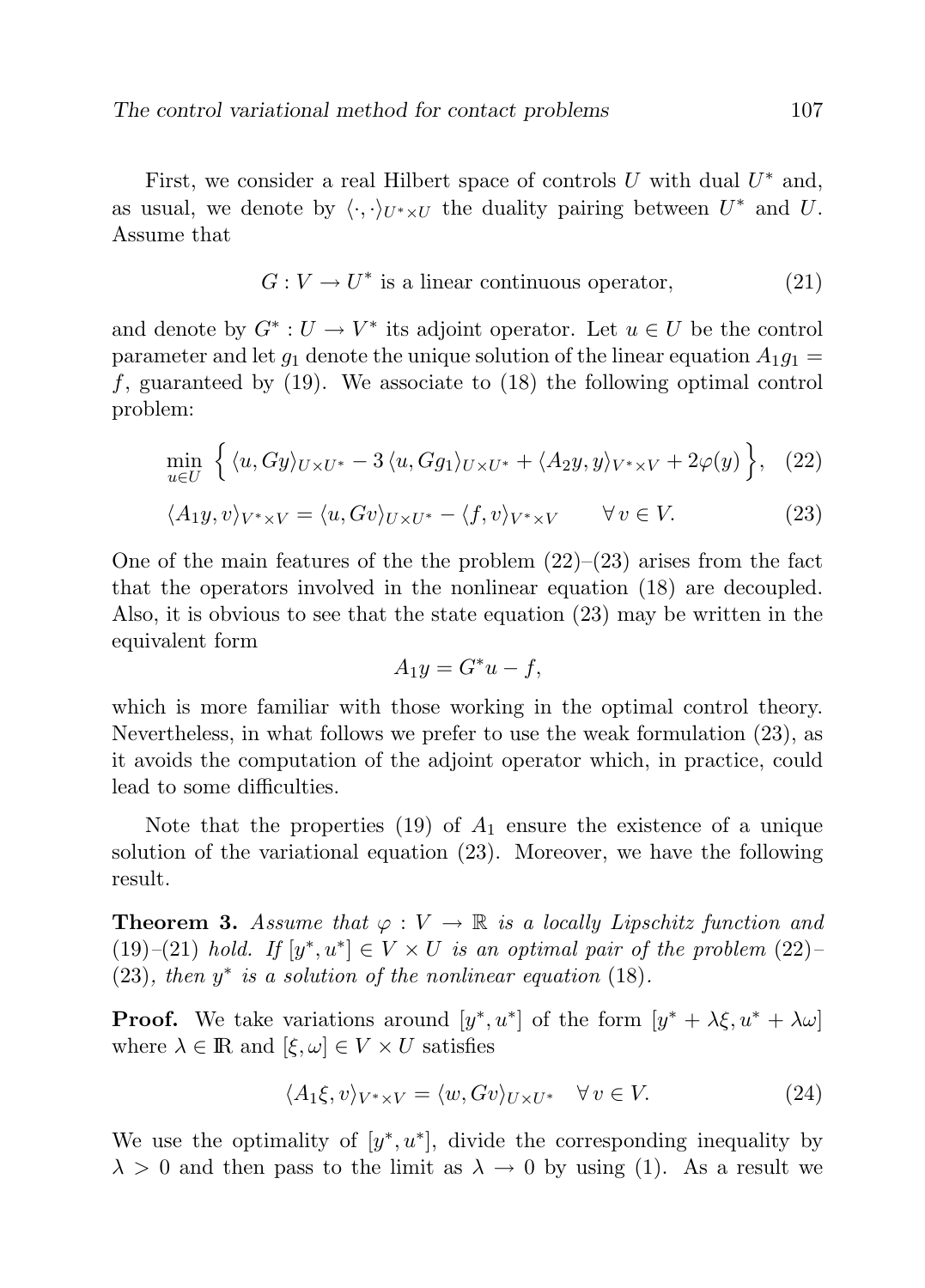obtain

$$
0 \le \langle u^*, G\xi \rangle_{U \times U^*} + \langle \omega, Gy^* \rangle_{U \times U^*} + 2 \langle A_2 y^*, \xi \rangle_{V^* \times V}
$$
  
-3  $\langle \omega, Gg_1 \rangle_{U \times U^*} + 2\varphi^0(y^*; \xi).$ 

Since  $\langle A_1 \xi, g_1 \rangle_{V^* \times V} = \langle \xi, f \rangle_{V \times V^*}$  and  $\xi$  is an arbitrary element of V, the previous inequality combined with the definition (2) and the state equation show that  $y^*$  is a solution of the nonlinear equation (18), which concludes the proof.  $\Box$ 

We end this section with the remark that both problems  $(8)$ – $(9)$  and  $(22)$ – (23) solve the nonlinear multivalued equation (3). These two optimal control problems represent distinct versions of the control variational method and, therefore, illustrate the flexibility of this method in the study of nonlinear equations.

## 3 Applications to elastic contact problems

A large number of contact problems with elastic materials can be cast into the form of a variational inequality as in (7) in which the unknown is the displacement field. In this section we illustrate the use of the control variational method in the study of such problems.

The physical setting is the following. An elastic body occupies, in the reference configuration, an open bounded connected set  $\Omega \subset \mathbb{R}^3$  with Lipschitz continuous boundary Γ, decomposed into three parts  $\overline{\Gamma}_1$ ,  $\overline{\Gamma}_2$  and  $\overline{\Gamma}_3$ , with  $\Gamma_1$ ,  $\Gamma_2$  and  $\Gamma_3$  being relatively open and mutually disjoint. The body is clamped on  $\Gamma_1$  and we assume that meas  $(\Gamma_1) > 0$ . Surface traction of density  $f_2$  act on  $\Gamma_2$  and volume forces of density  $f_0$  act in  $\Omega$ . Here and in the rest of the paper we use bold face letters for vectors and tensors. The body is in contact on  $\Gamma_3$  with an obstacle, the so-called foundation.

We are interested to describe the mathematical model of the equilibrium of the elastic body in the physical setting above. To this end we use the notation  $x = (x_i)$  for a typical point in  $\Omega$  and we denote by  $\nu = (\nu_i)$ the outward unit normal at  $\Gamma_3$ . Here and below the indices i, j, k, l run between 1 and 3 and, unless stated otherwise, the summation convention over repeated indices is used. Also, the index that follows a coma indicates a partial derivative with the corresponding component of the spatial variable x. We denote by  $y = (y_i)$ ,  $\sigma = (\sigma_{ij})$ , and  $e(y) = (e_{ij}(y))$  the displacement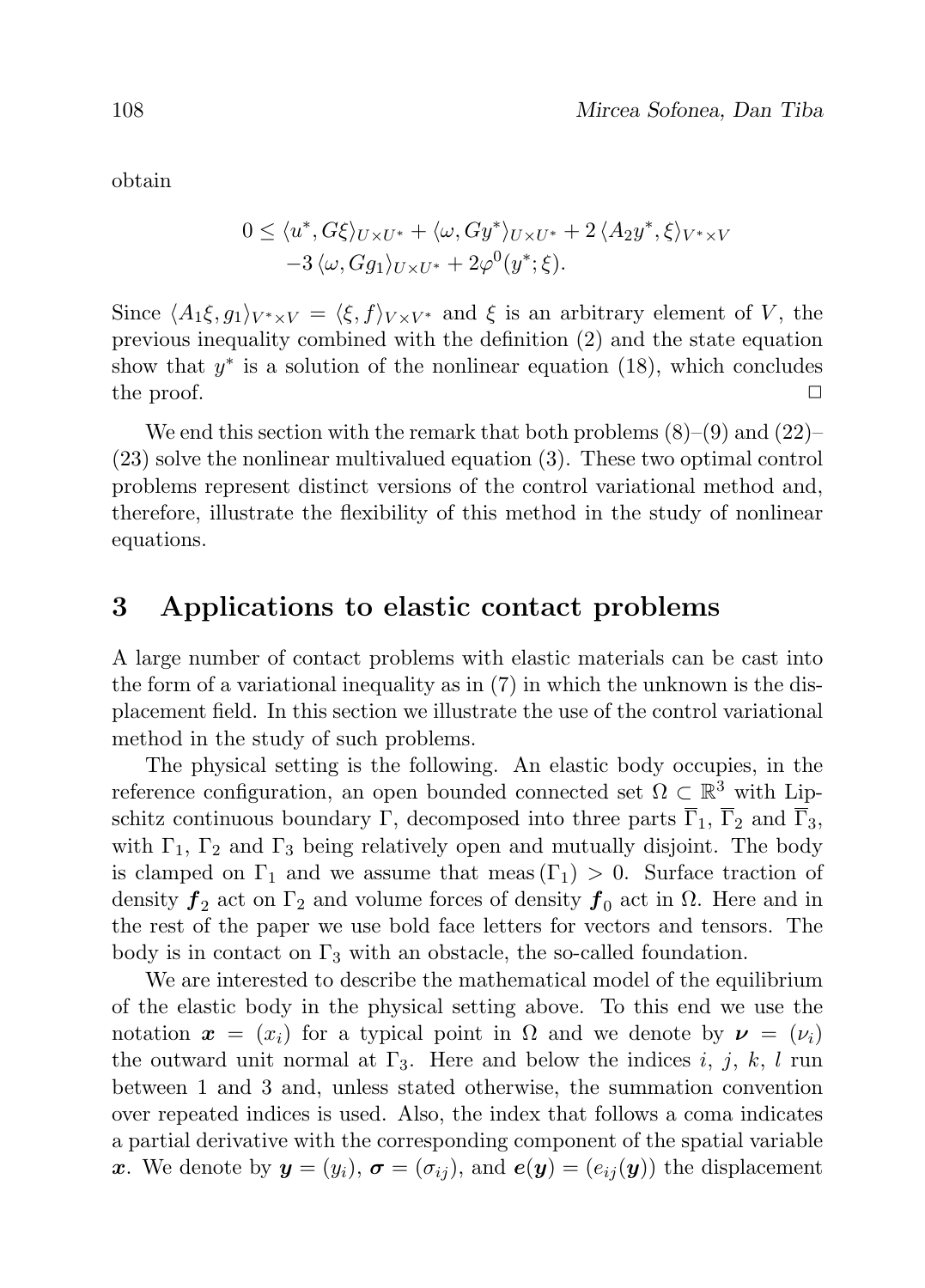vector, the stress tensor, and the linearized strain tensor, respectively. We note that sometimes we do not indicate the dependence of the variables on the spacial variable  $x$  and we recall that the components of the linearized strain tensor  $e(\boldsymbol{y})$  are given by

$$
e_{ij}(\mathbf{y}) = \frac{1}{2} (y_{i,j} + y_{j,i})
$$
 (25)

where  $y_{i,j} = \partial y_i / \partial x_j$ . The state of the system is completely determined by  $(y, \sigma)$ , in other words, the displacement field y and the stress field  $\sigma$  will play the role as the unknowns in elastic contact problems.

We denote by  $\mathbb{R}^d$  the d-dimensional real linear space and the symbol  $\mathbb{S}^d$ stands for the space of second order symmetric tensors on  $\mathbb{R}^d$  or, equivalently, the space of symmetric matrices of order  $d$ . The canonical inner products and the corresponding norms on  $\mathbb{R}^d$  and  $\mathbb{S}^d$  are given by

$$
\mathbf{u} \cdot \mathbf{v} = u_i v_i, \quad \|\mathbf{v}\| = (\mathbf{v} \cdot \mathbf{v})^{1/2} \quad \forall \mathbf{u} = (u_i), \mathbf{v} = (v_i) \in \mathbb{R}^d,
$$
 (26)

$$
\boldsymbol{\sigma} \cdot \boldsymbol{\theta} = \sigma_{ij} \theta_{ij}, \quad \|\boldsymbol{\theta}\| = (\boldsymbol{\theta} \cdot \boldsymbol{\theta})^{1/2} \quad \forall \, \boldsymbol{\sigma} = (\sigma_{ij}), \, \boldsymbol{\theta} = (\theta_{ij}) \in \mathbb{S}^d, \qquad (27)
$$

respectively, and note that below we use the space  $\mathbb{R}^d$  for  $d=3$  and  $d=9$ and the space  $\mathbb{S}^d$  for  $d=3$ . Finally, we use standard notation for the spaces  $L^p$  spaces and Sobolev spaces associated to  $\Omega$  and  $\Gamma$ .

The classical formulation of the problem we consider in this section is the following: find a displacement field  $\bm{y}:\Omega\to\mathbb{R}^3$  and a stress field  $\bm{\sigma}:\Omega\to\mathbb{S}^3$ such that

$$
\sigma = Ae(y) \qquad \qquad \text{in } \Omega, \qquad (28)
$$

$$
\text{Div}\,\boldsymbol{\sigma} + \boldsymbol{f}_0 = \mathbf{0} \qquad \text{in } \Omega, \qquad (29)
$$

$$
y = 0 \qquad \qquad \text{on } \Gamma_1,\qquad(30)
$$

$$
\sigma \nu = f_2 \qquad \qquad \text{on } \Gamma_2, \qquad (31)
$$

$$
\mathbf{y} \in K, \ -\boldsymbol{\sigma}\boldsymbol{\nu} \cdot (\boldsymbol{v} - \boldsymbol{y}) \leq j(\boldsymbol{v}) - j(\boldsymbol{y}) \quad \forall \, \boldsymbol{v} \in K \quad \text{on } \Gamma_3. \tag{32}
$$

Here (28) represents the linear elastic constitutive law constitutive law, i.e.

$$
\sigma_{ij} = a_{ijkl} \, e_{kl}({\bm y})
$$

with  $A = (a_{ijkl})$  being the elasticity tensor. Equation (29) represents the equation of equilibrium and we use it since we assume that the process is static. Conditions (30) and (31) represent the displacement and traction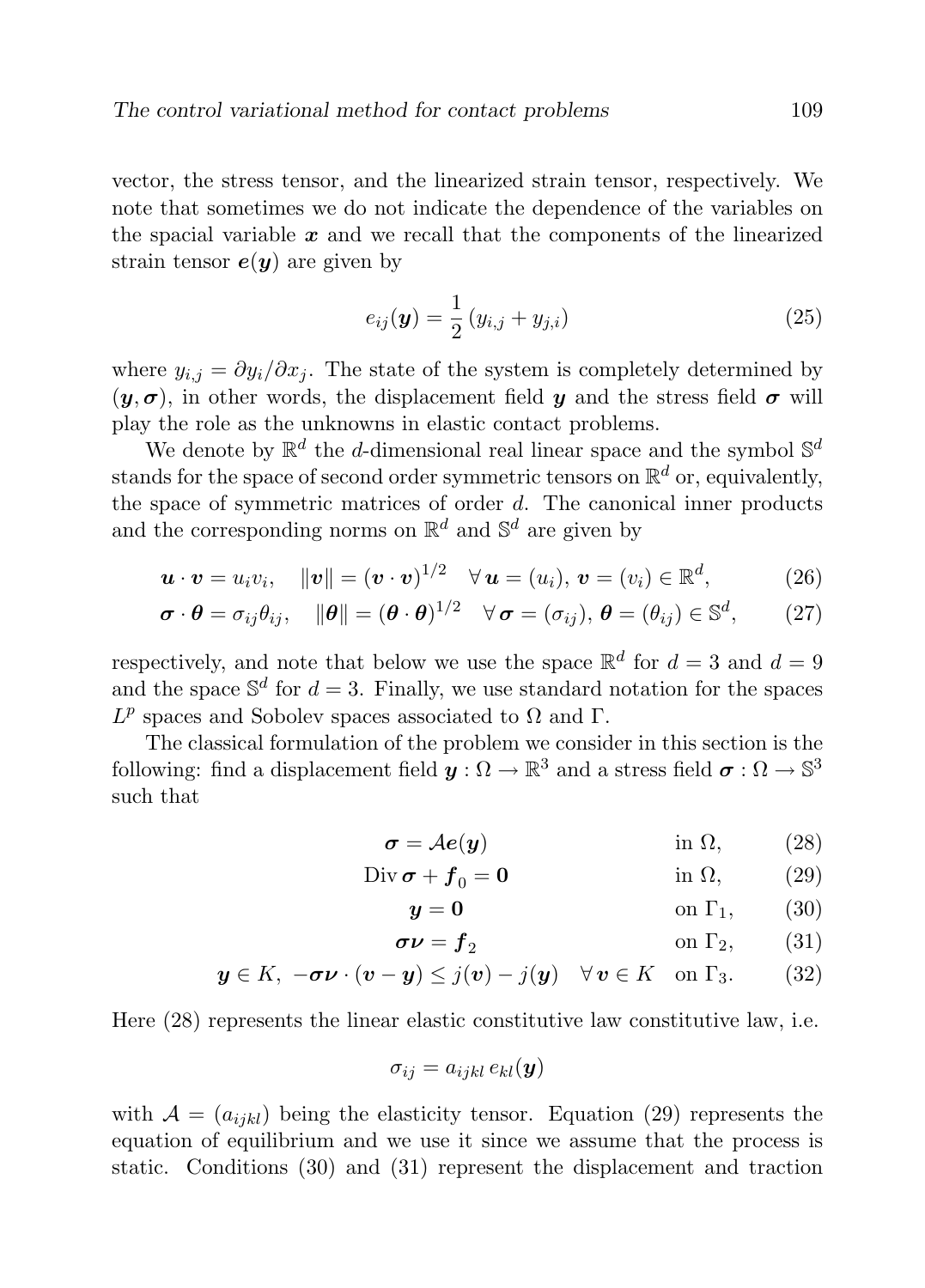boundary conditions, respectively. Finally, inequality (32) is the contact condition in which  $K$  represents the set of admissible displacement fields and  $j: \Gamma_3 \times \mathbb{R}^3 \to \mathbb{R}$  is a given function to be precised in the sequel. Examples and detailed explanations of inequality problems in Contact Mechanics which lead to boundary conditions of this subdifferential form will be presented at the end of this section.

We turn now to the variational formulation of the contact problem (28)– (32). To this end we consider the closed space of the space  $H^1(\Omega)^3$  given by

$$
V(\Omega) = \{ \ \bm{v} \in H^1(\Omega)^3 \ : \ \bm{v} = \bm{0} \text{ on } \Gamma_1 \ \}.
$$

Since meas( $\Gamma_1$ ) > 0, Korn's inequality implies that  $V(\Omega)$  is a Hilbert space with the inner product

$$
(\boldsymbol{y},\boldsymbol{v})_{V(\Omega)}=\int_{\Omega}\boldsymbol{e}(\boldsymbol{y})\cdot\boldsymbol{e}(\boldsymbol{v})\,dx
$$

and the associated norm  $\|\cdot\|_{V(\Omega)}$ . As usual, we denote by  $V(\Omega)^*$  the dual of the space  $V(\Omega)$  and let  $\langle \cdot, \cdot \rangle_{V(\Omega)^* \times V(\Omega)}$  be the duality pairing between  $V(\Omega)^*$ and  $V(\Omega)$ . We note that we have  $V(\Omega) \subset L^2(\Omega)^3 \subset V(\Omega)^*$  with compact and dense embeddings.

We assume in what follows that the components  $a_{ijkl}$  of the elasticity tensor are bounded and satisfy the usual properties of symmetry and ellipticity, that is

$$
\begin{cases}\n(a) \ a_{ijkl} \in L^{\infty}(\Omega). \\
(b) \ a_{ijkl} = a_{jikl} = a_{klij}.\n\end{cases}
$$
\n
$$
(2) \text{ There exists } m > 0 \text{ such that } a_{ijkl}\xi_{ij}\xi_{kl} \ge m \|\xi\|^2 \quad \forall \xi = (\xi_{ij}) \in \mathbb{S}^3, \text{ a.e. in } \Omega.
$$

Then, we consider the elasticity operator  $A: V(\Omega) \to V(\Omega)^*$  defined by

$$
\langle A\mathbf{y}, \mathbf{v} \rangle_{V(\Omega)^* \times V(\Omega)} = \int_{\Omega} A\mathbf{e}(\mathbf{y}) \cdot \mathbf{e}(\mathbf{v}) dx
$$
\n
$$
= \int_{\Omega} a_{ijkl} e_{ij}(\mathbf{y}) e_{kl}(\mathbf{v}) dx \quad \forall \mathbf{y}, \mathbf{v} \in V(\Omega).
$$
\n(34)

We also assume that the set of admissible displacements fields satisfies

K is a nonempty, closed, convex subset of  $V(\Omega)$ . (35)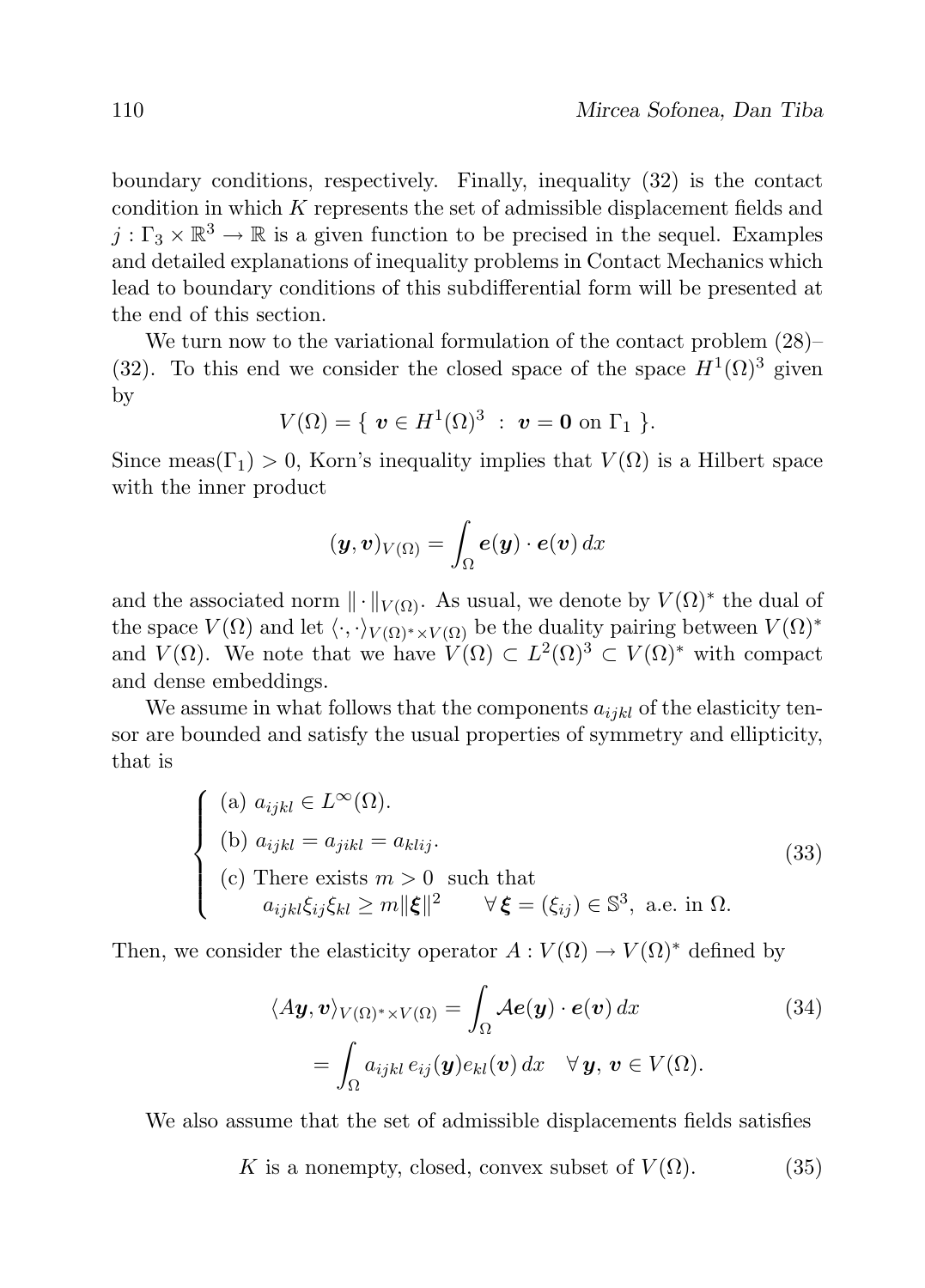Let  $\varphi: V(\Omega) \to (-\infty, +\infty]$  be the functional

$$
\varphi(\mathbf{v}) = \begin{cases} \int_{\Gamma_3} j(\mathbf{v}) \, da & \text{if } \mathbf{v} \in K, \\ +\infty & \text{otherwise} \end{cases}
$$
 (36)

where  $j(.)$  is a real functional to be defined in the sequel and such that

 $\varphi: K \to \mathbb{R}$  is a convex, proper, lower semicontinuous (37) function such that  $\varphi(\boldsymbol{v}) < +\infty \quad \forall \boldsymbol{v} \in K$ .

Finally, for the body force and surface tractions we assume

$$
f_0 \in L^2(\Omega)^3
$$
,  $f_2 \in L^2(\Gamma_2)^3$ , (38)

and we denote by f the element of  $V(\Omega)^*$  given by

$$
\langle \boldsymbol{f}, \boldsymbol{v} \rangle_{V(\Omega)^* \times V(\Omega)} = \int_{\Omega} \boldsymbol{f}_0 \cdot \boldsymbol{v} \, dx + \int_{\Gamma_2} \boldsymbol{f}_2 \cdot \boldsymbol{v} \, da \quad \forall \, \boldsymbol{v} \in V(\Omega). \tag{39}
$$

It is straightforward to show that if  $(y, \sigma)$  is a pair of sufficiently regular functions satisfying (29)–(32) then  $y \in K$  and, moreover,

$$
\int_{\Omega} \boldsymbol{\sigma} \cdot (\boldsymbol{e}(\boldsymbol{v}) - \boldsymbol{e}(\boldsymbol{y})) dx + \int_{\Gamma_3} j(\boldsymbol{v}) da - \int_{\Gamma_3} j(\boldsymbol{y}) da
$$
\n
$$
\geq \int_{\Omega} \boldsymbol{f}_0 \cdot (\boldsymbol{v} - \boldsymbol{y}) dx + \int_{\Gamma_2} \boldsymbol{f}_2 \cdot (\boldsymbol{v} - \boldsymbol{y}) da \quad \forall \, \boldsymbol{v} \in K.
$$

Combining this inequality with the constitutive law (28) and using the notation (34), (36), (39) we obtain the following variational formulation of the problem  $(28)$ – $(32)$  with the displacement as the unknown: find a displacement field  $y \in V(\Omega)$  such that

$$
\langle A\mathbf{y}, \mathbf{v}-\mathbf{y} \rangle_{V(\Omega)^* \times V(\Omega)} + \varphi(\mathbf{v}) - \varphi(\mathbf{y}) \ge \langle \mathbf{f}, \mathbf{v}-\mathbf{y} \rangle_{V(\Omega)} \quad \forall \mathbf{v} \in V(\Omega). \tag{40}
$$

Note that inequality (40) includes implicitly the constraint  $y \in K$ , see (36), (37).

In what follows we use the abstract results in Section 2 with the choice  $V = V(\Omega)$ . To this end we consider the optimal control problem.

$$
\min_{\boldsymbol{y}\in V(\Omega)}\left\{\langle \boldsymbol{u},\boldsymbol{y}\rangle_{V(\Omega)^*\times V(\Omega)}-3\langle \boldsymbol{u},\boldsymbol{g}\rangle_{V(\Omega)^*\times V(\Omega)}+2\,\varphi(\boldsymbol{y})\right\},\quad(41)
$$

$$
A\mathbf{y} = \mathbf{u} - \mathbf{f}.\tag{42}
$$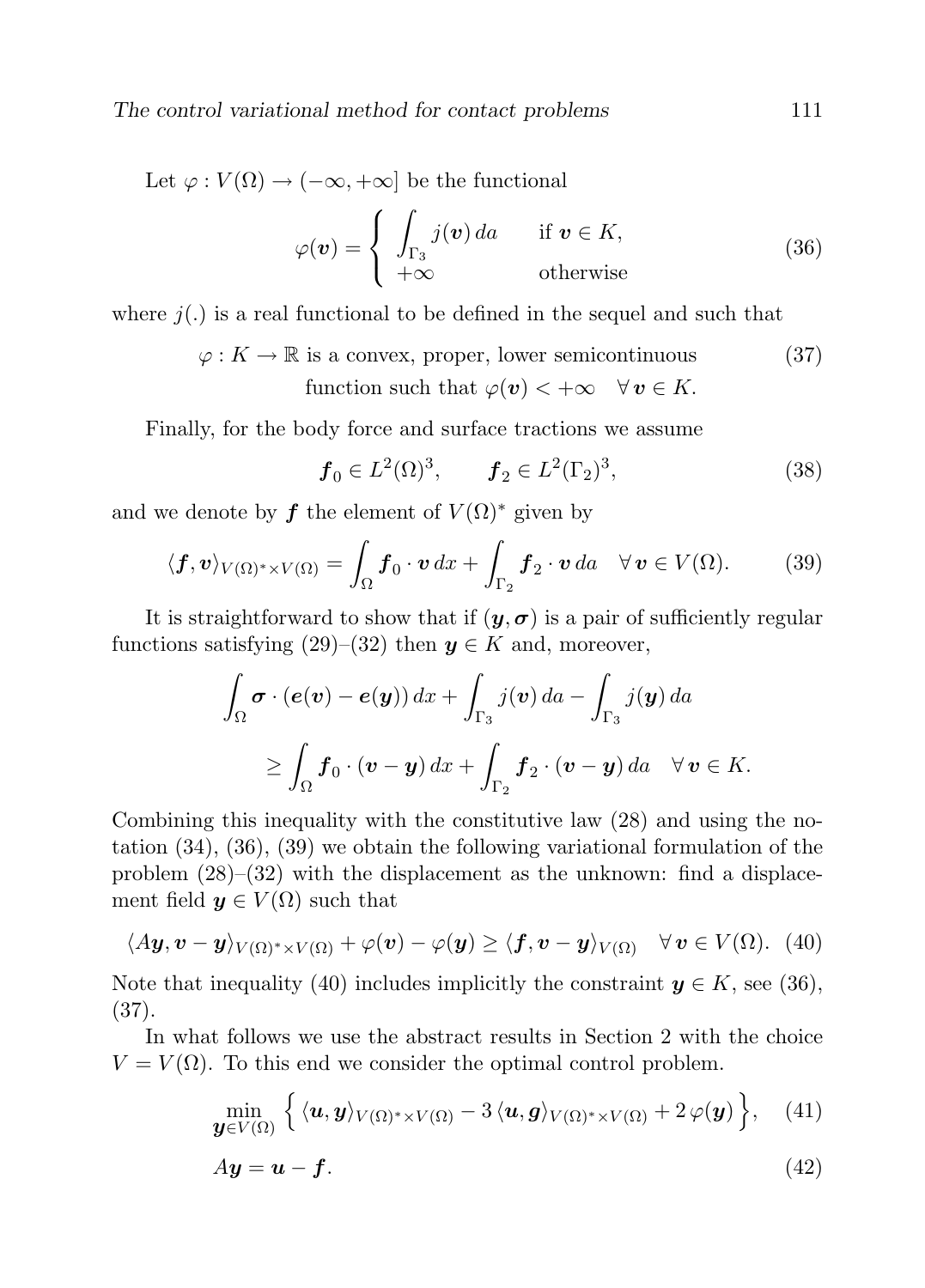Here  $u = (u_i) \in V(\Omega)^*$  is the control parameter,  $A: V(\Omega) \to V(\Omega)^*$  is the linear elasticity differential operator, (34), and  $q \in V(\Omega)$  is the solution of the linear equation  $A\mathbf{q} = \mathbf{f}$ . We note that the advantage of the transformation of the variational inequality  $(40)$  into the optimal control problem  $(41)$ – $(42)$ arises from the fact that it "decouples" the nonlinear part corresponding to  $\varphi(\cdot)$ , which has just to be computed, after solving (42).

Using assumptions  $(33)$  it is easy to see that the operator A satisfies assumption (4) and, using  $(35)$ – $(37)$  it follows that (12) holds, too. Therefore, we may apply Theorem 2 to see that both the variational inequality (40) and the optimal control problem  $(41)$ – $(42)$  have a unique solution. Moreover,  $y^* \in V(\Omega)$  is the solution of (40) if and only if  $[y^*, Ay^* + f]$  is the optimal pair of (41)–(42). And, again, the constraint  $y^* \in K$  is implicitly included.

Next, we consider the case of linear isotropic materials. It is well know that in this case the elasticity tensor is characterized by only two constants, the Lamé coefficients, denoted  $\lambda$  and  $\mu$ , which satisfy the inequalities  $\lambda > 0$ and  $\mu > 0$ . The constitutive law is given by

$$
\boldsymbol{\sigma} = 2 \,\mu \, \boldsymbol{e}(\boldsymbol{y}) + \lambda \, tr(\boldsymbol{e}(\boldsymbol{y})) \, \boldsymbol{I}
$$

where  $tr(e(\boldsymbol{y}))$  denotes the trace of the tensor  $e(\boldsymbol{y})$  defined by  $tr(e(\boldsymbol{y})) =$  $e_{ii}(\boldsymbol{y})$ , and **I** denotes the identity tensor on  $\mathbb{R}^3$ . It follows from above that the elasticity operator is

$$
\mathcal{A}(\boldsymbol{e}) = 2 \,\mu \,\boldsymbol{e} \, + \lambda \, tr(\boldsymbol{e}) \, \boldsymbol{I}.
$$

In components, we have

$$
\sigma_{ij}=2\,\mu\,e_{ij}(\bm{y})\,+\lambda\,e_{kk}(\bm{y})\,\delta_{ij}
$$

where  $\delta_{ij}$  is the Kronecker symbol, i.e.,  $\delta_{ij}$  are the components of the unit matrix  $3 \times 3$ . As a consequence, the operator (34) becomes

$$
\langle A\boldsymbol{y},\boldsymbol{v}\rangle_{V(\Omega)^*\times V(\Omega)}=\int_{\Omega}\Big[\lambda e_{ii}(\boldsymbol{y})e_{jj}(\boldsymbol{v})+2\mu e_{ij}(\boldsymbol{y})(e_{ij}(\boldsymbol{v})\Big]\,dx\quad\forall\,\boldsymbol{y},\,\boldsymbol{v}\in V(\Omega)
$$

and, therefore, the variational inequality (40) reads

$$
\int_{\Omega} \left[ \lambda e_{ii}(\boldsymbol{y}) (e_{jj}(\boldsymbol{v}) - e_{jj}(\boldsymbol{y})) + 2\mu e_{ij}(\boldsymbol{y}) (e_{ij}(\boldsymbol{v}) - e_{ij}(\boldsymbol{y})) \right] dx \tag{43}
$$

$$
+\varphi(\boldsymbol{v})-\varphi(\boldsymbol{y})\geq \int_{\Omega} \boldsymbol{f}_0\cdot(\boldsymbol{v}-\boldsymbol{y})\,dx+\int_{\Gamma_2} \boldsymbol{f}_2\cdot(\boldsymbol{v}-\boldsymbol{y})\,da\quad\forall\,\boldsymbol{v}\in V(\Omega).
$$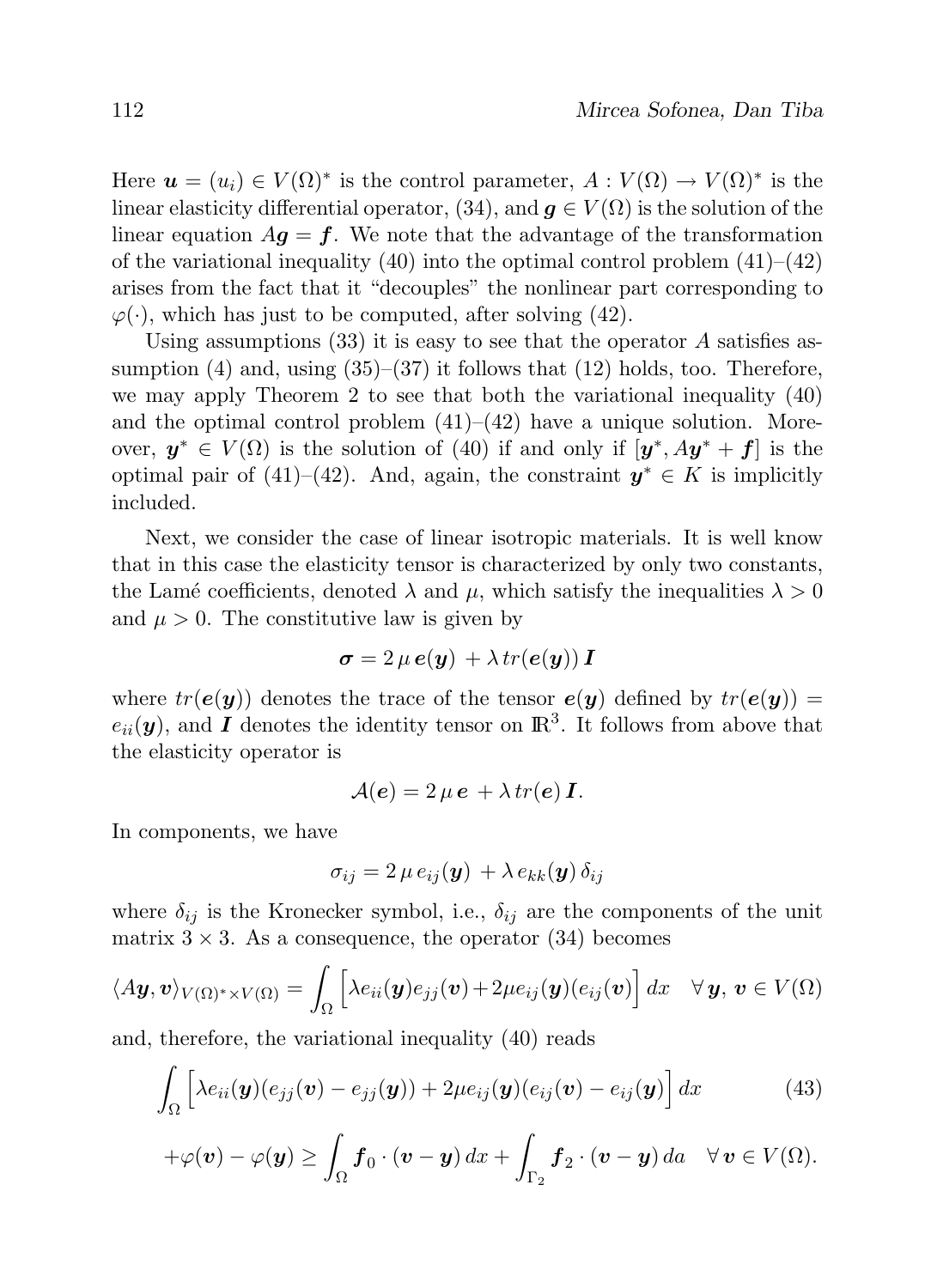We turn now to a formulation of inequality (43) which will allow the use of Theorem 3 with the linear continuous operator  $G: V(\Omega) \to L^2(\Omega)^9$  which associates to each vector its Jacobian matrix, that is

$$
G(\boldsymbol{v})=\nabla\,\boldsymbol{v}.
$$

We consider the following optimal control problem:

$$
\min_{\mathbf{y}\in V(\Omega)} \left\{ \int_{\Omega} \boldsymbol{w} \cdot \nabla \mathbf{y} \, dx - 3 \int_{\Omega} \boldsymbol{w} \cdot \nabla \mathbf{g}_1 \, dx + \lambda \int_{\Omega} (\text{div } \mathbf{y})^2 \, dx \quad (44)
$$

$$
+ \mu \int_{\Omega} \left[ \left( \frac{\partial y_1}{\partial x_1} \right)^2 + \left( \frac{\partial y_2}{\partial x_2} \right)^2 + \left( \frac{\partial y_3}{\partial x_3} \right)^2 \right] dx
$$

$$
+ 2 \mu \int_{\Omega} \left( \frac{\partial y_1}{\partial x_2} \frac{\partial y_2}{\partial x_1} + \frac{\partial y_1}{\partial x_3} \frac{\partial y_3}{\partial x_1} + \frac{\partial y_2}{\partial x_3} \frac{\partial y_3}{\partial x_2} \right) dx + 2\varphi(\mathbf{y}) \right\},
$$

$$
\mu \int_{\Omega} \nabla \mathbf{y} \cdot \nabla \mathbf{v} \, dx = \int_{\Omega} \mathbf{w} \cdot \nabla \mathbf{v} \, dx - \int_{\Omega} \mathbf{f}_0 \cdot \mathbf{v} \, dx
$$
\n
$$
- \int_{\Gamma_3} \mathbf{f}_2 \cdot \mathbf{v} \, da \quad \forall \mathbf{v} \in V(\Omega).
$$
\n(45)

Here  $w \in L^2(\Omega)^9$  is the control parameter and note that no constraints are imposed in the problem  $(44)$ – $(45)$ . Also, the function  $g_1$  in  $(44)$  is defined by

$$
\mu \int_{\Omega} \nabla \mathbf{g}_1 \cdot \nabla \mathbf{v} \, dx = \int_{\Omega} \mathbf{f} \cdot \mathbf{v} \, dx \qquad \forall \, \mathbf{v} \in V(\Omega). \tag{46}
$$

Relations (45) or (46) are equivalent with the solution of three independent Laplace equations that define the operator  $A_1$  appearing in Theorem 3. The operator  $A_2: V(\Omega) \to V(\Omega)^*$  is defined by the equality

$$
\langle A_2 \mathbf{y}, \mathbf{v} \rangle_{V(\Omega) \times V(\Omega)^*} = \lambda \int_{\Omega} (\text{div } \mathbf{y}) (\text{div } \mathbf{v}) dx
$$
(47)  
 
$$
+ \mu \int_{\Omega} \left( \frac{\partial y_1}{\partial x_1} \frac{\partial v_1}{\partial x_1} + \frac{\partial y_2}{\partial x_2} \frac{\partial v_2}{\partial x_2} + \frac{\partial y_3}{\partial x_3} \frac{\partial v_3}{\partial x_3} \right) dx
$$
  
+2
$$
\mu \int_{\Omega} \left( \frac{\partial y_1}{\partial x_2} \frac{\partial v_2}{\partial x_1} + \frac{\partial y_1}{\partial x_3} \frac{\partial v_3}{\partial x_1} + \frac{\partial y_2}{\partial x_3} \frac{\partial v_3}{\partial x_2} \right) dx \quad \forall \mathbf{y}, \mathbf{v} \in V(\Omega).
$$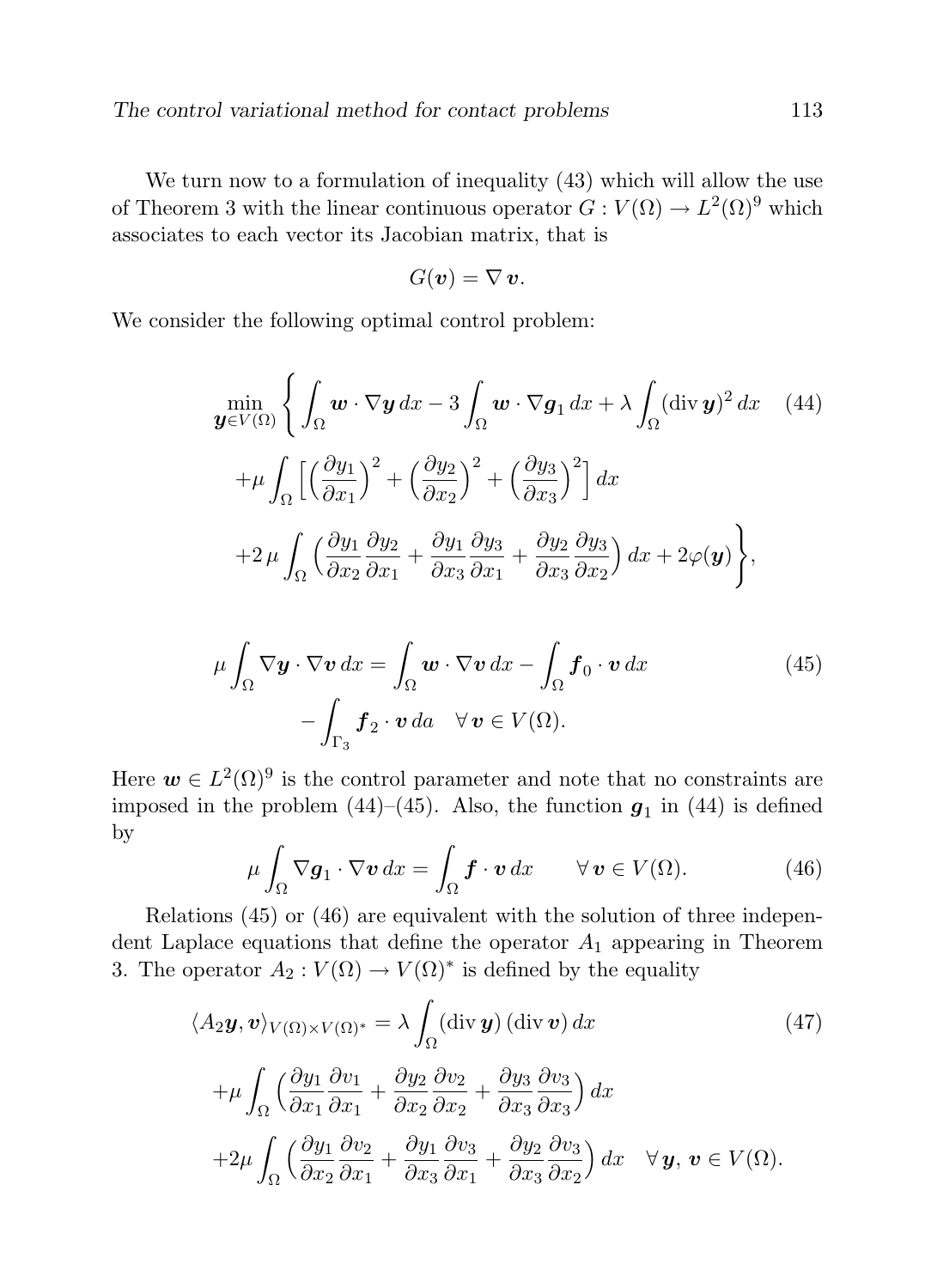We have all the ingredients to state and prove the following result.

**Theorem 4.** Assume that  $[\mathbf{y}^*, \mathbf{w}^*] \in V(\Omega) \times L^2(\Omega)^9$  is an optimal pair of the problem (44)–(45). Then  $y^*$  is a solution of the variational inequality (43).

To prove Theorem 4 we use computations and arguments similar to those from the proofs of Theorems 1–3. Nevertheless, for the convenience of the reader we present below a sketch of the proof.

**Proof.** Let  $[\mathbf{y}^*, \mathbf{w}^*] \in V(\Omega) \times L^2(\Omega)^9$  be an optimal pair of (44)–(45) and take variation of the form  $\left[y^* + \theta \xi, w^* + \theta \omega\right]$  where  $\theta \in \mathbb{R}$  and  $\left[\xi, \omega\right] \in$  $V(\Omega) \times L^2(\Omega)^9$  satisfies the homogeneous variant of (45). After same lengthly but standard computation we get

$$
0 = \int_{\Omega} \omega \cdot \nabla y^* dx + \int_{\Omega} \omega^* \cdot \nabla \xi dx - 3 \int_{\Omega} \omega : \nabla g_1 dx \qquad (48)
$$
  
+2 $\lambda \int_{\Omega} (\text{div } y) (\text{div } \xi) dx + 2\mu \int_{\Omega} \left( \frac{\partial y_1^*}{\partial x_1} \frac{\partial \xi_1}{\partial x_1} + \frac{\partial y_2^*}{\partial x_2} \frac{\partial \xi_2}{\partial x_2} + \frac{\partial y_3^*}{\partial x_3} \frac{\partial \xi_3}{\partial x_3} \right) dx$   
+2 $\mu \int_{\Omega} \left( \frac{\partial y_1^*}{\partial x_2} \frac{\partial \xi_2}{\partial x_1} + \frac{\partial \xi_1}{\partial x_2} \frac{\partial y_2^*}{\partial x_1} + \frac{\partial y_1^*}{\partial x_3} \frac{\partial \xi_3}{\partial x_1} + \frac{\partial y_2^*}{\partial x_3} \frac{\partial \xi_3}{\partial x_2} + \frac{\partial \xi_2}{\partial x_3} \frac{\partial y_3}{\partial x_2} \right) dx$   
+2 $\langle \zeta^*, \xi \rangle_{V(\Omega)^* \times V(\Omega)}$  (18)

where  $\zeta^* \in \partial \varphi(\mathbf{y}^*)$ . We eliminate now  $\mathbf{w}, \mathbf{\omega}$  and  $\mathbf{g}_1$  from (48) by using (45) with  $v = \xi$ , the corresponding equation in variations and the definition of  $g_1$ , respectively. As a result we obtain

$$
0 = 2 \int_{\Omega} \left[ \lambda e_{ii}(\mathbf{y}^*) e_{jj}(\boldsymbol{\xi}) + 2\mu e_{ij}(\mathbf{y}^*) e_{ij}(\boldsymbol{\xi}) \right] dx
$$

$$
-2 \int_{\Omega} \mathbf{f}_0 \cdot \boldsymbol{\xi} \, dx - 2 \int_{\Gamma_3} \mathbf{f}_2 \cdot \boldsymbol{\xi} \, da + 2 \langle \boldsymbol{\zeta}^*, \boldsymbol{\xi} \rangle_{V(\Omega)^* \times V(\Omega)}.
$$

The choice  $\xi = y^* - v$ , with v being an arbitrary element in  $\in V(\Omega)$ , is admissible in the above equation. Therefore, by using the definition (13) we deduce that  $y^*$  satisfies (43) which concludes the proof.  $\Box$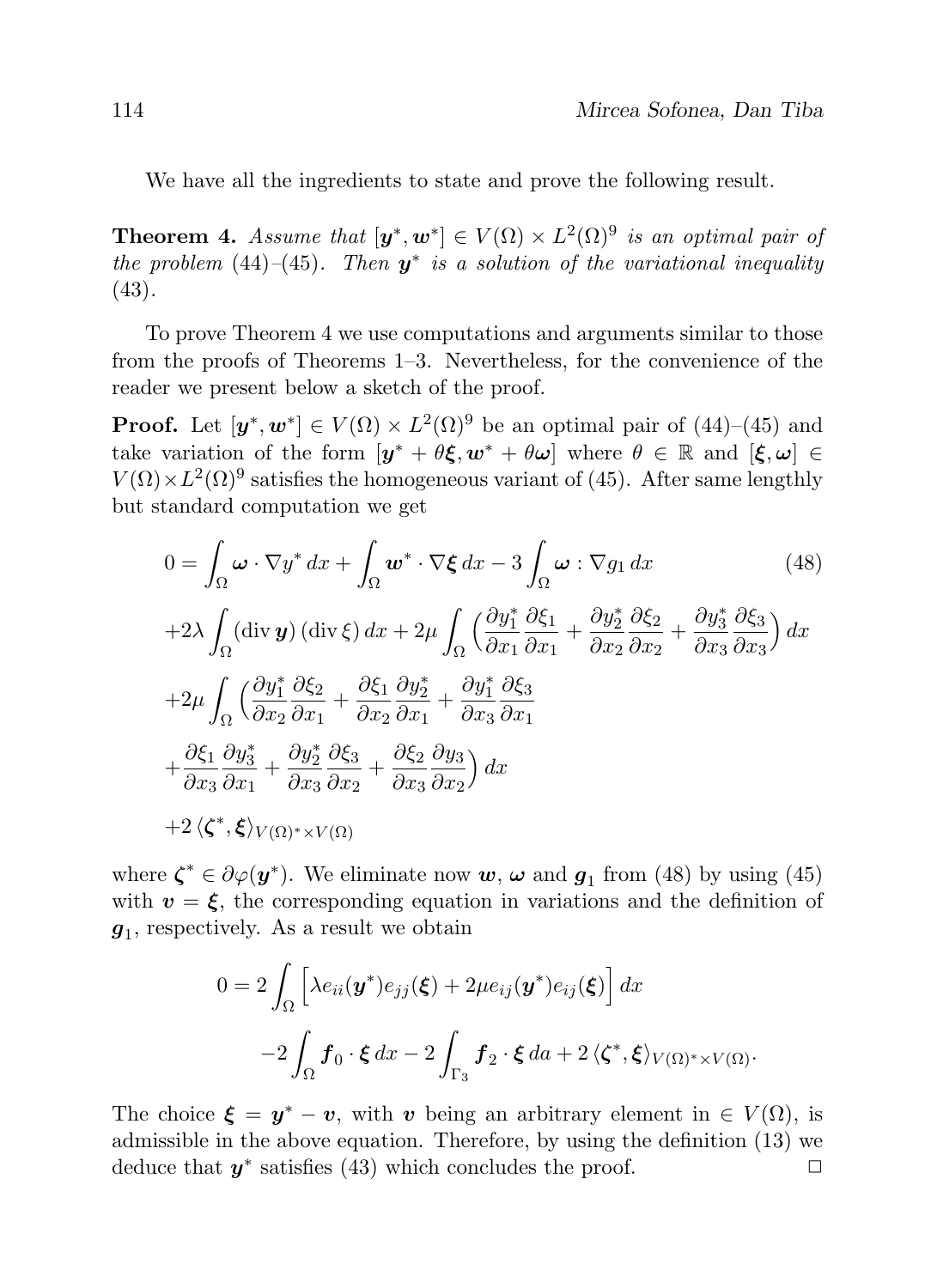We recall that the control variational method was used in [19] in the study of a simpler displacement-traction boundary value problem with linearly elastic materials. There, a direct existence argument was used in solving an optimal control problem of the form  $(44)$ – $(45)$  and the coercivity property of the operator  $A_2$  defined in (47) is open. Theorem 4 shows that the solution of the elasticity system is reduced to solving iteratively several independent Laplace equations. The nonlinearity and the "unconvenient" part of the linear operator may be moved in the cost functional. It has just to be computed and is not involved in the solution of the linear state equation associated to the control problem. This is the advantage of the control variational method presented above.

Examples of subdifferential boundary conditions. We turn now to present examples of frictionless or frictional contact conditions which lead to an inequality of the form (32) such that assumptions (35) and (37) hold. We conclude that the control variational method described above can be applied in the study of the contact problems for each of the examples below. Everywhere in this section we denote by  $v_{\nu}$  and  $v_{\tau}$  the normal and the tangential components of a vector field  $\boldsymbol{v} \in H^1(\Omega)^3$ , respectively, defined by

$$
v_{\nu} = \mathbf{v} \cdot \mathbf{\nu}, \quad \mathbf{v}_{\tau} = \mathbf{v} - v_{\nu} \mathbf{\nu}.
$$

In particular, we use the notation  $y_{\nu}$  and  $\boldsymbol{y}_{\tau}$  for the normal and the tangential components of the displacement field y. We also denote by  $\sigma_{\nu}$  and  $\sigma_{\tau}$  the normal and tangential components of the stress field  $\sigma$  on the boundary, that is

$$
\sigma_{\nu} = (\boldsymbol{\sigma} \boldsymbol{\nu}) \cdot \boldsymbol{\nu}, \quad \boldsymbol{\sigma}_{\tau} = \boldsymbol{\sigma} \boldsymbol{\nu} - \sigma_{\nu} \boldsymbol{\nu}.
$$

The list of examples below is far from being exhaustive since many other examples can be considered by combining the different contact conditions and friction laws. Details and mechanical interpretations on the boundary conditions described below can be found in [4, 15] and the references therein.

Example 1. (Signorini frictionless condition.) This contact condition is of the form

$$
y_{\nu} \leq 0, \quad \sigma_{\nu} \leq 0, \quad \sigma_{\nu} y_{\nu} = 0, \quad \sigma_{\tau} = \mathbf{0} \quad \text{on } \Gamma_3. \tag{49}
$$

The equality  $\sigma_{\tau} = 0$  in (50) shows that the friction force vanishes, i.e. the contact is frictionless. This represents an idealization of the process, since even completely lubricated surfaces generate shear resistance to tangential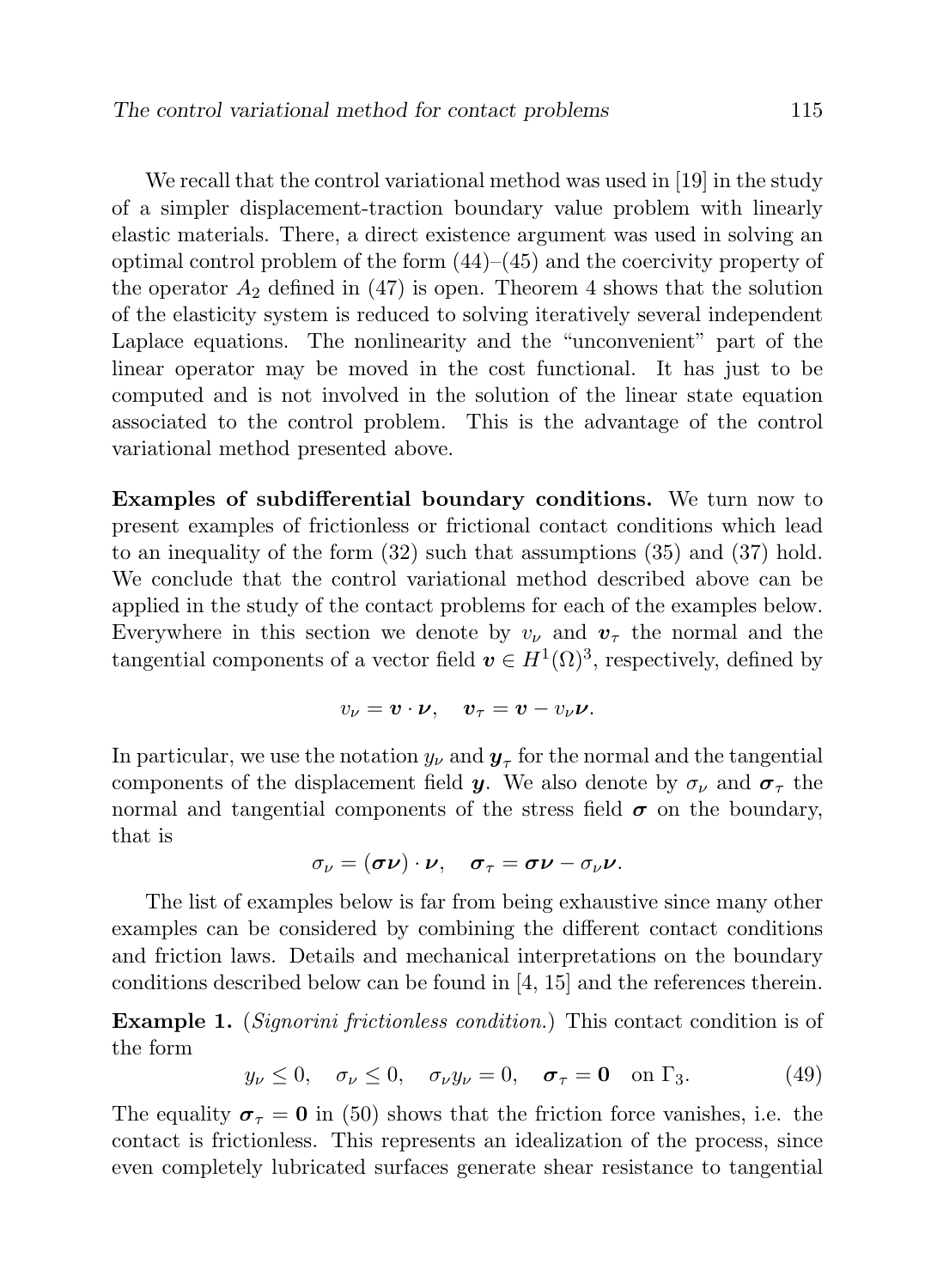motions. The rest of conditions in (49) represent the well know Signorini conditions which describe the contact with a rigid obstacle.

The set of admissible test functions K consists of those elements of  $V(\Omega)$ whose normal component is negative on  $\Gamma_3$ , i.e.

$$
K = \{ \, \boldsymbol{v} \in V(\Omega) : v_{\nu} \leq 0 \text{ on } \Gamma_3 \, \}.
$$

It is straightforward to show that if  $(y, \sigma)$  is a pair of regular functions satisfying (49) then

$$
\boldsymbol{\sigma}\,\boldsymbol{\nu}\cdot(\boldsymbol{v}-\boldsymbol{y})\geq 0\qquad\forall\,\boldsymbol{v}\in K,
$$

a.e. on  $\Gamma_3$ . Thus, the contact condition (32) holds with  $j(v) = 0$  and, therefore, the functional  $\varphi$  of (36) is the indicator function of the set K, i.e.

$$
\varphi(\boldsymbol{v}) = \begin{cases} 0 & \text{if } \boldsymbol{v} \in K, \\ +\infty & \text{otherwise.} \end{cases}
$$

It is easy to see that in this case conditions (35) and (37) hold.

Example 2. (Bilateral contact with Tresca's friction law.) This contact condition is of the form

$$
\begin{array}{l}\ny_{\nu} = 0, \quad \|\boldsymbol{\sigma}_{\tau}\| \leq g, \\
\|\boldsymbol{\sigma}_{\tau}\| < g \Rightarrow \boldsymbol{y}_{\tau} = \mathbf{0}, \\
\|\boldsymbol{\sigma}_{\tau}\| = g \Rightarrow \exists \xi \geq 0 \text{ such that } \boldsymbol{\sigma}_{\tau} = -\xi \boldsymbol{y}_{\tau}\n\end{array}\n\bigg\} \quad \text{on } \Gamma_{3}. \tag{50}
$$

The equality  $y_{\nu} = 0$  in (50) shows that contact is bilateral, i.e., there is no loss of contact during the process. The rest of condition represents the Tresca friction law in which  $g \in L^{\infty}(\Gamma_3)$  is a positive function which represents the friction bound, i.e., the magnitude of the limiting friction traction at which slip begins.

The set of admissible test functions K consists of those elements of  $V(\Omega)$ whose normal component vanishes on  $\Gamma_3$ , i.e.

$$
K = \{ \mathbf{v} \in V(\Omega) : v_{\nu} = 0 \text{ on } \Gamma_3 \}. \tag{51}
$$

It is straightforward to show that if  $(y, \sigma)$  is a pair of regular functions satisfying (50) then

$$
\boldsymbol{\sigma}\,\boldsymbol{\nu}\cdot(\boldsymbol{v}-\boldsymbol{y})\geq g\,\|\boldsymbol{y}_\tau\|-g\,\|\boldsymbol{v}_\tau\|\qquad\forall\,\boldsymbol{v}\in K,
$$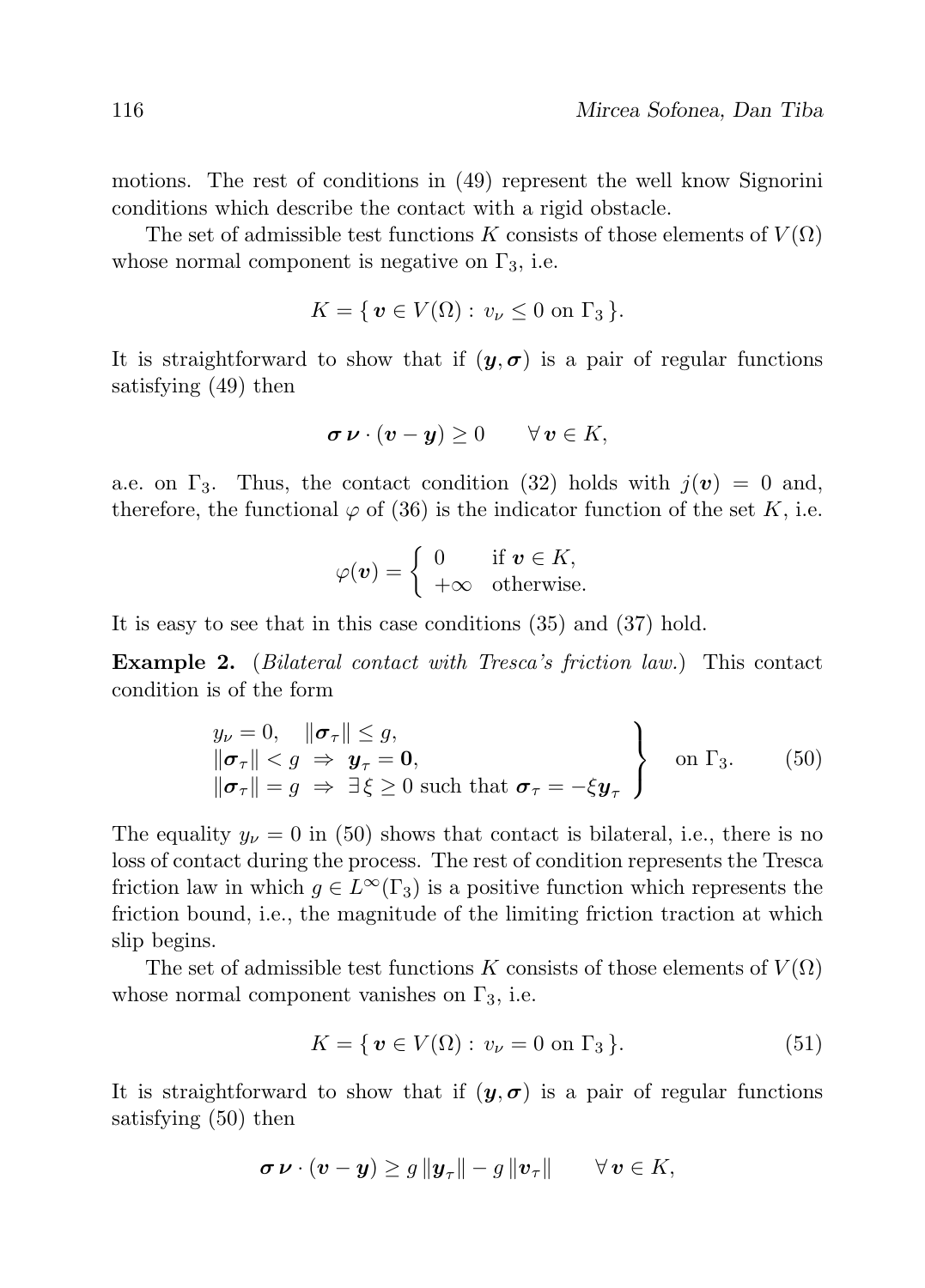a.e. on  $\Gamma_3$ . Thus, the frictional contact condition (32) holds with  $j(v)$  =  $g \| v_\tau \|$  and, therefore, the functional  $\varphi$  defined by (36) satisfies

$$
\varphi(\boldsymbol{v}) = \int_{\Gamma_3} g \|\boldsymbol{v}_\tau\| \, da \qquad \forall \, \boldsymbol{v} \in K.
$$

It is easy to see that in this case conditions (35) and (37) hold, too.

Example 3. (Bilateral contact with regularized friction.) We consider the boundary conditions

$$
y_{\nu} = 0, \quad \sigma_{\tau} = -g \frac{\mathbf{y}_{\tau}}{\sqrt{\|\mathbf{y}_{\tau}\|^2 + \rho^2}} \quad \text{on } \Gamma_3,
$$
 (52)

where  $\rho > 0$  is a regularization parameter and, again,  $q \in L^{\infty}(\Gamma_3)$  is a positive function. The frictional contact condition in (52) represents a regularization of the Tresca friction law in Example 2 and is used in the literature mainly for numerical reasons. Note that, formally, we can recover (50) from (52) in the limit as  $\rho \rightarrow 0$ .

It is straightforward to show that if  $(u, \sigma)$  is a pair of regular functions satisfying  $(52)$ , then the contact condition  $(32)$  holds with K given by  $(51)$ and  $j$  is the convex function given by

$$
j(\boldsymbol{v}) = g \, \frac{\boldsymbol{v}_{\tau}}{\sqrt{\|\boldsymbol{v}_{\tau}\|^2 + \rho^2}}.
$$

The corresponding contact functional  $\varphi$  satisfies

$$
\varphi(\boldsymbol{v}) = \int_{\Gamma_3} g \, \frac{\boldsymbol{v}_{\tau}}{\sqrt{\|\boldsymbol{v}_{\tau}\|^2 + \rho^2}} \, da \qquad \forall \, \boldsymbol{v} \in K.
$$

Clearly, conditions (35) and (37) hold in this case.

Example 4. (Bilateral contact with power-law friction.) We consider now the boundary conditions

$$
y_{\nu} = 0, \quad \sigma_{\tau} = -\mu \left\| \boldsymbol{y}_{\tau} \right\|^{p-1} \boldsymbol{y}_{\tau} \quad \text{on } \Gamma_3,
$$
 (53)

where  $\mu$  is the coefficient of friction and  $0 < p < 1$ . Here, the tangential shear is proportional to the power  $p$  of the tangential displacement. Such a boundary condition arises when the contact surface is lubricated with a thin layer of non-Newtonian fluid.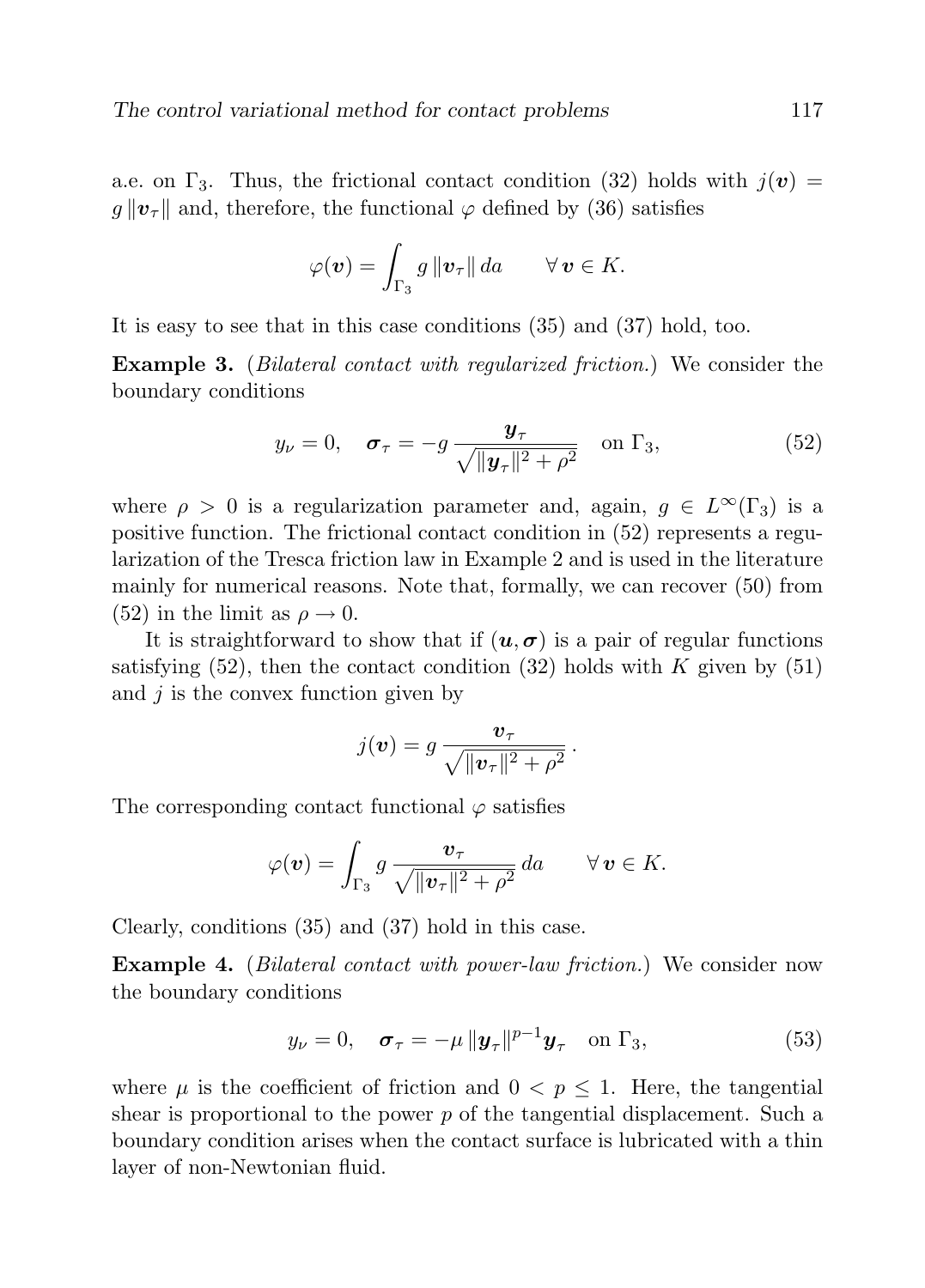Assume that  $\mu \in L^{\infty}(\Gamma_3)$  is a positive function. Then, it is straightforward to show that if  $(\mathbf{y}, \mathbf{\sigma})$  is a pair of regular functions satisfying (53), then the condition  $(32)$  holds with K given by  $(51)$  and

$$
j(\boldsymbol{v}) = \frac{\mu}{p+1} ||\boldsymbol{v}_{\tau}||^{p+1}.
$$

We deduce from the definition (36) of the functional  $\varphi$  that

$$
\varphi(\boldsymbol{v}) = \frac{1}{p+1} \int_{\Gamma_3} \mu \, ||\boldsymbol{v}_\tau||^{p+1} da \qquad \forall \, \boldsymbol{v} \in K.
$$

We note that, again, conditions (35) and (37) are satisfied in this case.

Example 5. (Contact with imposed normal stress and Coulomb's friction.) We consider the boundary conditions

$$
\begin{array}{l}\n-\sigma_{\nu} = F, \quad \|\boldsymbol{\sigma}_{\tau}\| \leq \mu \, |\sigma_{\nu}|, \\
\|\boldsymbol{\sigma}_{\tau}\| < \mu \, |\sigma_{\nu}| \Rightarrow \boldsymbol{y}_{\tau} = \mathbf{0}, \\
\|\boldsymbol{\sigma}_{\tau}\| = \mu \, |\sigma_{\nu}| \Rightarrow \exists \, \xi \geq 0 \text{ such that } \boldsymbol{\sigma}_{\tau} = -\xi \boldsymbol{y}_{\tau}\n\end{array}\n\bigg\} \quad \text{on } \Gamma_{3}. \tag{54}
$$

Here F and  $\mu$  are given positive functions which belong to  $L^2(\Gamma_3)$  and  $L^{\infty}(\Gamma_3)$ , respectively. The first equality in (54) shows that the normal stress is imposed on the contact surface and the rest of relations represent the classical Coulomb's law of dry friction in which  $\mu$  denotes the coefficient of friction.

It is straightforward to show that if  $(y, \sigma)$  is a pair of regular functions satisfying (54), then the contact condition (32) holds with  $K = V(\Omega)$  and

$$
j(\boldsymbol{v})=F\,v_{\nu}+\mu\,F\,\|\boldsymbol{v}_{\tau}\|.
$$

Moreover, from the definition (36) we deduce that

$$
\varphi(\boldsymbol{v}) = \int_{\Gamma_3} (F v_{\nu} + \mu F \|\boldsymbol{v}_{\tau}\|) da \quad \forall \, \boldsymbol{v} \in V(\Omega).
$$

We note that, again, conditions (35) and (37) are satisfied in this case.

Example 6. (Normal compliance frictionless condition.) We consider the boundary conditions

$$
-\sigma_{\nu} = \kappa (y_{\nu}^{+})^{q}, \quad \sigma_{\tau} = 0 \quad \text{on } \Gamma_{3}.
$$
 (55)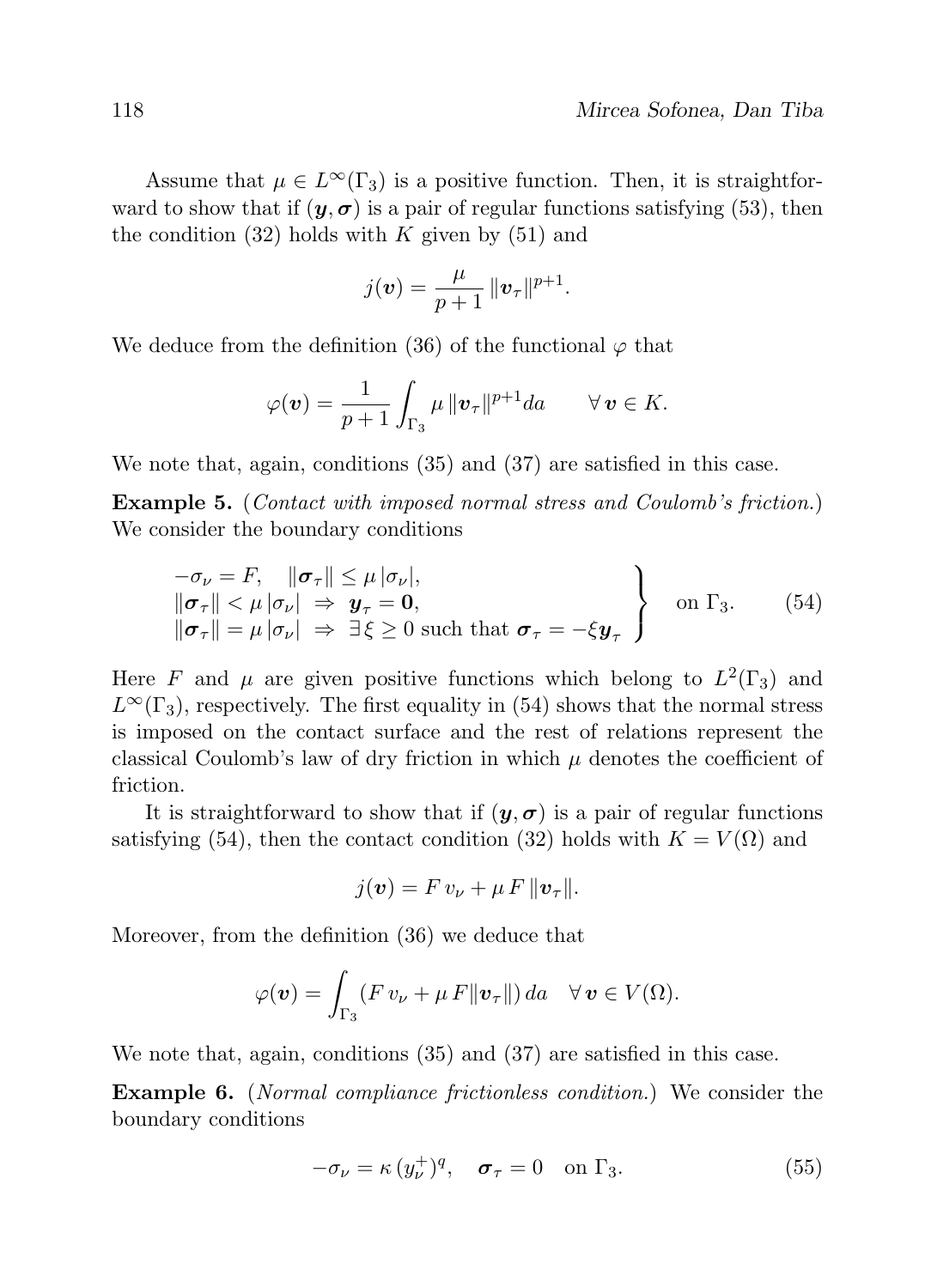in which  $\kappa \in L^{\infty}(\Gamma_3)$  is a positive function,  $0 < q \leq 1$  and  $r^+$  denotes the positive part of r, i.e.  $r^+ = max\{r, 0\}$ . The first equality in (55) represents the so called normal compliance contact condition, in which  $\kappa$  denotes the stiffness coefficient of the surface and  $q$  is the normal exponent. It assigns a reactive normal pressure that depends on a power of the penetration of the asperities on the body's surface and on the foundation, which vanish when there is separation, i.e. when  $y_{\nu} < 0$ . The second equality in (55) represents, again, the frictionless condition.

Using the inequality

$$
(u^+)^q(v-u) \le \frac{1}{q+1}(v^+)^{q+1} - \frac{1}{q+1}(u^+)^{q+1} \quad \forall u, v \in \mathbb{R}
$$

it is easy to see that, if  $(y, \sigma)$  is a pair of regular functions satisfying (55), then almost everywhere on  $\Gamma_3$  the following inequality holds:

$$
-\boldsymbol{\sigma}\,\boldsymbol{\nu}\cdot(\boldsymbol{v}-\boldsymbol{y})\leq\frac{\kappa}{q+1}\,(v_{\boldsymbol{\nu}}^+)^{q+1}-\frac{\kappa}{q+1}\,(y_{\boldsymbol{\nu}}^+)^{q+1}\quad\forall\,\boldsymbol{v}\in V(\Omega).
$$

So, the contact condition (32) holds with  $K = V(\Omega)$  and  $j(\boldsymbol{v}) = \frac{\kappa}{q+1} (v_{\nu}^+)^{q+1}$ . Moreover, from the definition (36) we deduce that

$$
\varphi(\boldsymbol{v}) = \int_{\Gamma_3} \frac{\kappa}{q+1} \, (v_{\nu}^+)^{q+1} \, da \qquad \forall \, \boldsymbol{v} \in V(\Omega).
$$

It is easy to see that in this case conditions (35) and (37) hold.

**Example 7.** (*Elastic contact with power-law friction.*) In this example the normal stress is proportional to a power of the normal displacement, while the tangential shear is proportional to another power of the tangential displacement. Thus, the boundary conditions are the following:

$$
-\sigma_{\nu} = \kappa |y_{\nu}|^{q-1} y_{\nu}, \quad \sigma_{\tau} = -\mu |y_{\tau}|^{p-1} y_{\tau} \quad \text{on } \Gamma_3. \tag{56}
$$

Here  $\mu \in L^{\infty}(\Gamma_3)$  and  $\kappa \in L^{\infty}(\Gamma_3)$  are positive functions and the exponents p, q, are such that  $0 < p, q \leq 1$ .

We choose  $K = V(\Omega)$  and

$$
j(\boldsymbol{v}) = \frac{\kappa}{q+1} |v_{\nu}|^{q+1} + \frac{\mu}{p+1} ||\boldsymbol{v}_{\tau}||^{p+1}.
$$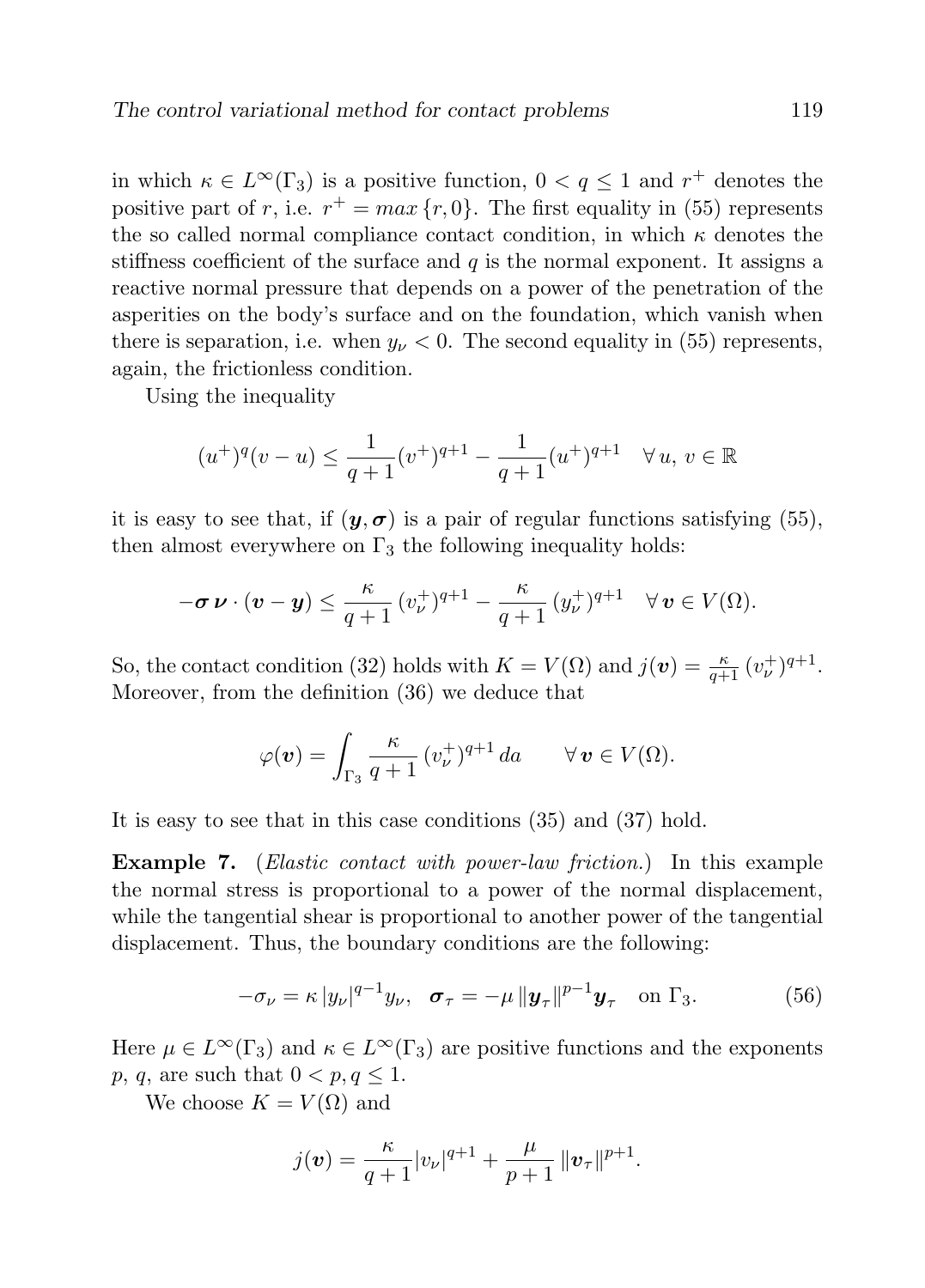Then, the contact condition (32) holds and, from the definition (36) we deduce that

$$
\varphi(\boldsymbol{v}) = \int_{\Gamma_3} \frac{\kappa}{q+1} |v_\nu|^{q+1} + \frac{\mu}{p+1} ||\boldsymbol{v}_\tau||^{p+1} da \qquad \forall \, \boldsymbol{v} \in V(\Omega).
$$

It is easy to see that in this case conditions (35) and (37) hold, too.

We end this section with the remark that in Examples 2–7 above the set of admissible displacement fields is a linear subspace of the space  $V(\Omega)$ . This is dictated by the structure of the contact conditions which do not involve unilateral restriction on the normal displacement field. Unlike this situation, the Signorini contact problem presented in Example 1 involves unilateral conditions for the normal displacement. And, therefore, in this case the set K is a convex subset of  $V(\Omega)$  which is not a subspace of  $V(\Omega)$ .

#### Acknowledgement

This work was supported by the CNRS (France) and the Academy of Sciences of Romania, under the LEA Math-Mode program.

## References

- [1] V. Arnautu, H. Langmach, J. Sprekels and D. Tiba, On the approximation and the optimization of plates, Numer. Funct. Anal. Optim. 21 (2000), 337–354.
- [2] F. H. Clarke, Optimization and Nonsmooth Analysis, Wiley, Interscience, New York (1983).
- [3] C. Eck, J. Jarušek and M. Krbeč, Unilateral Contact Problems: Variational Methods and Existence Theorems, Pure and Applied Mathematics 270, Chapman/CRC Press, New York, 2005.
- [4] W. Han and M. Sofonea, Quasistatic Contact Problems in Viscoelasticity and Viscoplasticity, Studies in Advanced Mathematics 30, American Mathematical Society, Providence, RI–International Press, Sommerville, MA, 2002.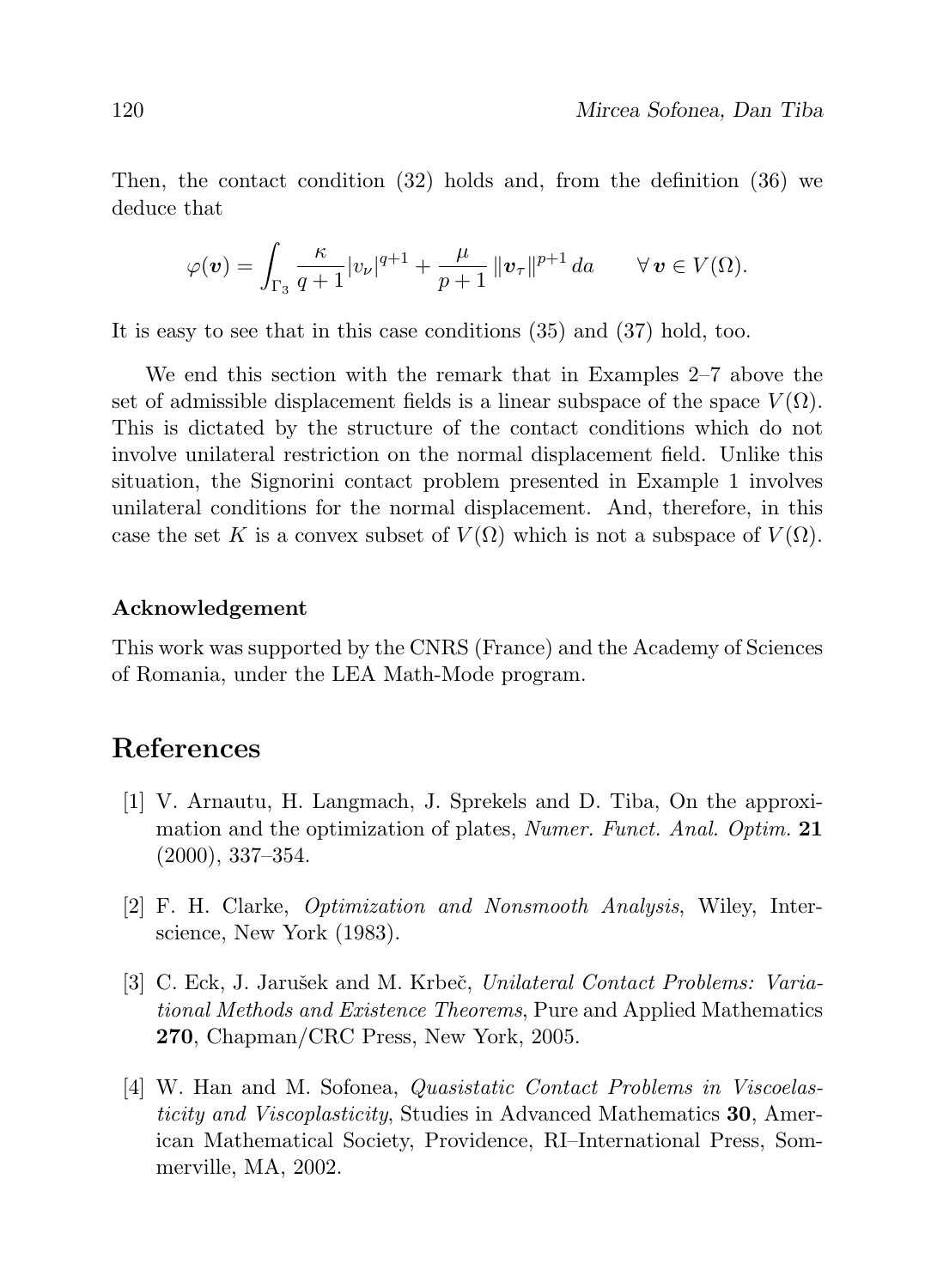- [5] J. Haslinger, I. Hlaváček and J. Nečas, Numerical methods for unilateral problems in solid mechanics, Handbook of Numerical Analysis, Vol IV , P.G. Ciarlet and J.-L. Lions, eds., North-Holland, Amsterdam, 1996, 313–485.
- [6] N. Kikuchi and J.T. Oden, Contact Problems in Elasticity: A Study of Variational Inequalities and Finite Element Methods, SIAM, Philadelphia, 1988.
- [7] T.A. Laursen, Computational Contact and Impact Mechanics, Springer, Berlin, 2002.
- [8] J.A.C. Martins and M.D.P. Monteiro Marques, eds., Contact Mechanics, Kluwer, Dordrecht, 2002.
- [9] Z. Naniewicz and P. D. Panagiotopoulos, Mathematical Theory of Hemivariational Inequalities and Applications, Marcel Dekker, Inc., New York, Basel, Hong Kong (1995).
- [10] P. Neittaanmaki, J. Sprekels, and D. Tiba, Optimization of Elliptic Systems. Theory and Applications, Springer Verlag, New York, 2006.
- [11] P.D. Panagiotopoulos, Inequality Problems in Mechanics and Applications, Birkhäuser, Boston, 1985.
- [12] P. D. Panagiotopoulos, Hemivariational Inequalities, Applications in Mechanics and Engineering, Springer-Verlag, Berlin (1993).
- [13] M. Raous, M. Jean and J.J. Moreau, eds., Contact Mechanics, Plenum Press, New York, 1995.
- [14] M. Shillor, ed., Recent advances in contact mechanics, Special issue of *Math. Comput. Modelling* **28**  $(4-8)$   $(1998)$ .
- [15] M. Shillor, M. Sofonea and J.J. Telega, Models and Analysis of Quasistatic Contact, Lecture Notes in Physics 655, Springer, Berlin, 2004.
- [16] M. Sofonea, W. Han and M. Shillor, Analysis and Approximation of Contact Problems with Adhesion or Damage, Pure and Applied Mathematics 276, Chapman-Hall/CRC Press, New York, 2006.